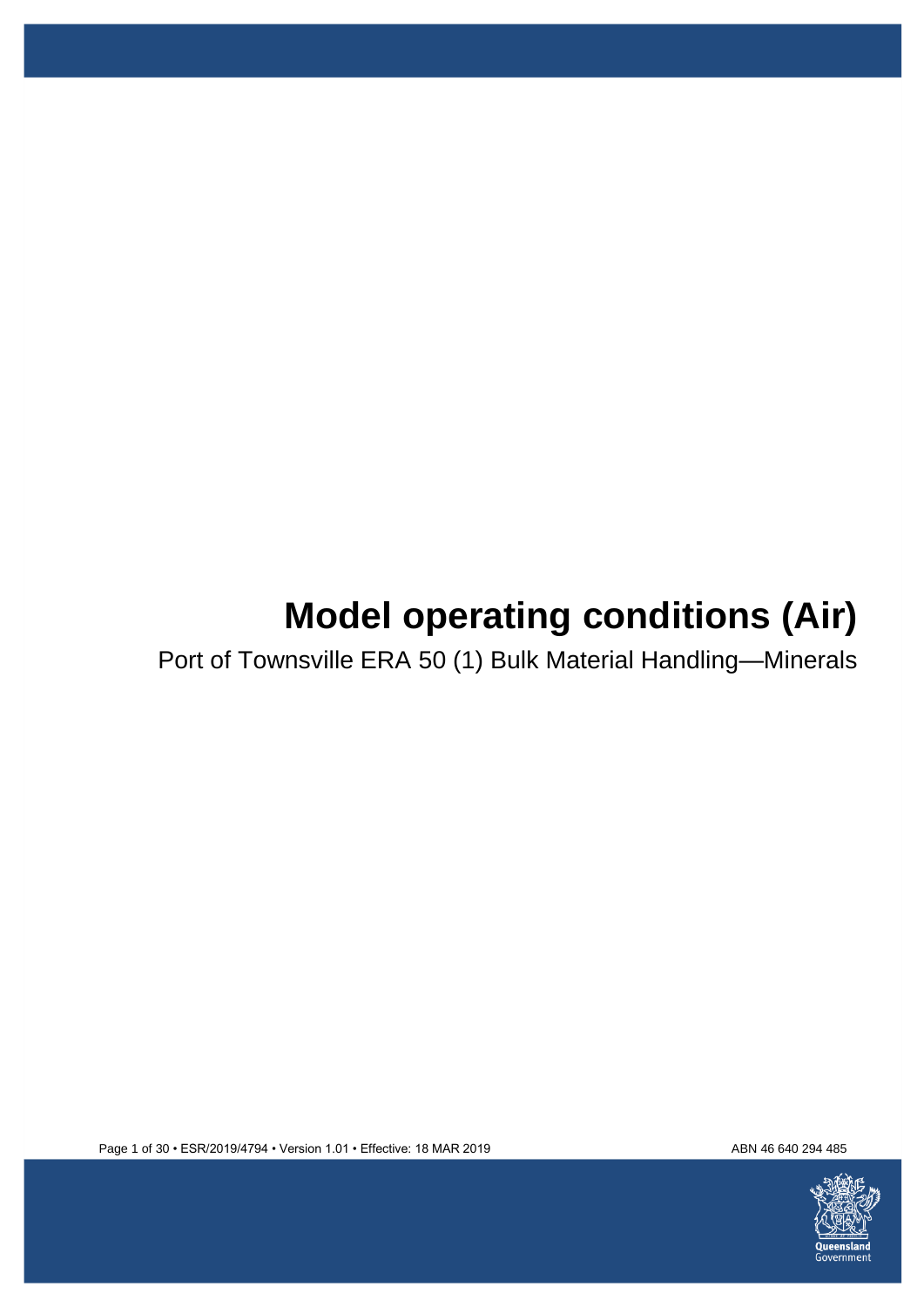#### **Version history**

| <b>Version</b> | Date            | <b>Description of changes</b>                                                                                                                                                                           |  |  |  |
|----------------|-----------------|---------------------------------------------------------------------------------------------------------------------------------------------------------------------------------------------------------|--|--|--|
| 1.00           | 18 March 2019   | First published version of the document.                                                                                                                                                                |  |  |  |
| 1.01           | 31 January 2020 | Documented updated to reference: Environmental Protection Regulation<br>2019; Environmental Protection (Air) Policy 2019; Environmental Protection<br>(Noise) Policy 2019, plus other minor amendments. |  |  |  |

Prepared by: Minerals & North Queensland Compliance Centre, Environmental Services and Regulation, Department of Environment and Science

#### © State of Queensland, 2019.

The Queensland Government supports and encourages the dissemination and exchange of its information. The copyright in this publication is licensed under a Creative Commons Attribution 3.0 Australia (CC BY) licence.



Under this licence you are free, without having to seek our permission, to use this publication in accordance with the licence terms.

#### **Disclaimer**

This document has been prepared with all due diligence and care, based on the best available information at the time of publication. The department holds no responsibility for any errors or omissions within this document. Any decisions made by other parties based on this document are solely the responsibility of those parties. Information contained in this document is from a number of sources and, as such, does not necessarily represent government or departmental policy.

You must keep intact the copyright notice and attribute the State of Queensland as the source of the publication. For more information on this licence, visit<http://creativecommons.org/licenses/by/3.0/au/deed.en>

If you need to access this document in a language other than English, please call the Translating and Interpreting Service (TIS National) on 131 450 and ask them to telephone Library Services on +61 7 3170 5470.

This publication can be made available in an alternative format (e.g. large print or audiotape) on request for people with vision impairment; phone +61 7 3170 5470 or email <library@des.qld.gov.au>.

March 2019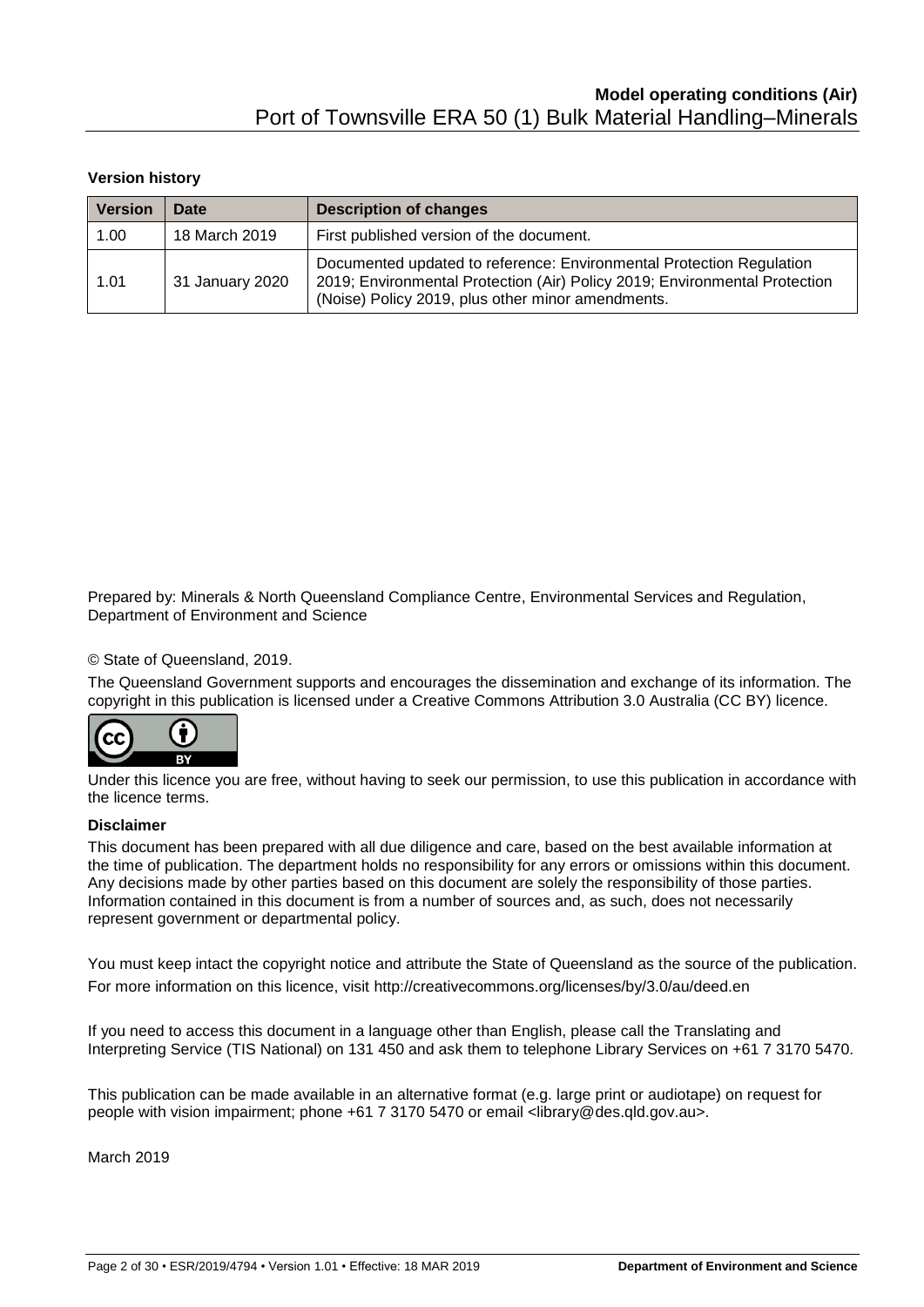## **Table of Contents**

|   | 2.1 |  |  |  |  |  |
|---|-----|--|--|--|--|--|
|   | 2.2 |  |  |  |  |  |
|   | 2.3 |  |  |  |  |  |
|   |     |  |  |  |  |  |
|   | 3.1 |  |  |  |  |  |
|   | 3.2 |  |  |  |  |  |
|   |     |  |  |  |  |  |
|   | 4.1 |  |  |  |  |  |
|   | 4.2 |  |  |  |  |  |
|   | 4.3 |  |  |  |  |  |
|   | 4.4 |  |  |  |  |  |
|   |     |  |  |  |  |  |
| 6 |     |  |  |  |  |  |
|   |     |  |  |  |  |  |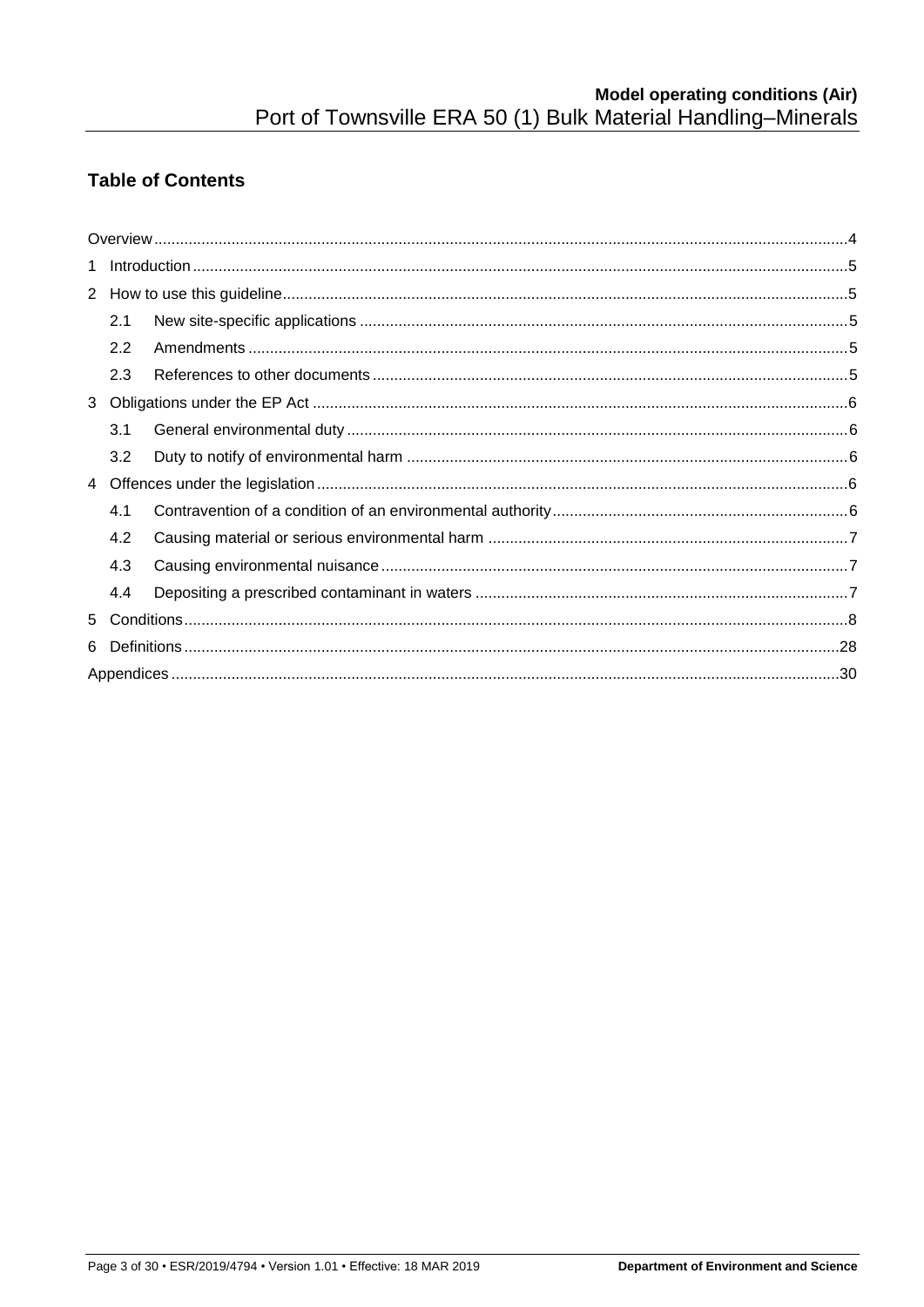## <span id="page-3-0"></span>**Overview**

This document provides advice to potential environmental authority (EA) holders on the air conditions that will be applied to their EA if a site-specific application is made for the handling of bulk minerals in the Port of Townsville. In addition to these conditions the administering authority has developed:

- 1. model operating conditions for some prescribed environmentally relevant activities (ERAs) and resource activities
- 2. ERA standards (which include eligibility criteria and standard conditions) for some lower risk ERAs that are suitable for the standard application process.

The model operating conditions and ERA standards are all specific to particular prescribed ERAs or resource activities. A full list of activities which have model operating conditions or ERA standards can be found at [www.business.qld.gov.au.](http://www.business.qld.gov.au/)

The air conditions in this document will be applied in addition to any model or standard conditions developed for the activity as well as common conditions. However, there may be other conditions applied to EAs that are not found within this guideline.

When applying for an EA, you can use these air conditions as well as the common conditions to predict the conditions likely to be imposed on your EA and also tailor the content of your application (e.g. your business may want to propose environmental protection commitments to assist in the development of appropriate release limits).

Key terms and/or phrases used in this document are defined in the definitions section font throughout this document.

For each condition you will find guidance on the intent and how to comply. These sections provide basic information on the reason for inclusion of a condition and what compliance may or may not look like. You may find this information helpful in managing your activity to ensure that you remain in compliance with your approval conditions. However, this additional information will not form part of your final approval conditions and is provided in this document as guidance only. You must decide on the level of risk associated with your activity and ensure that the measures implemented are appropriate to manage the environmental outcome or particular requirement set out within each condition of your approval.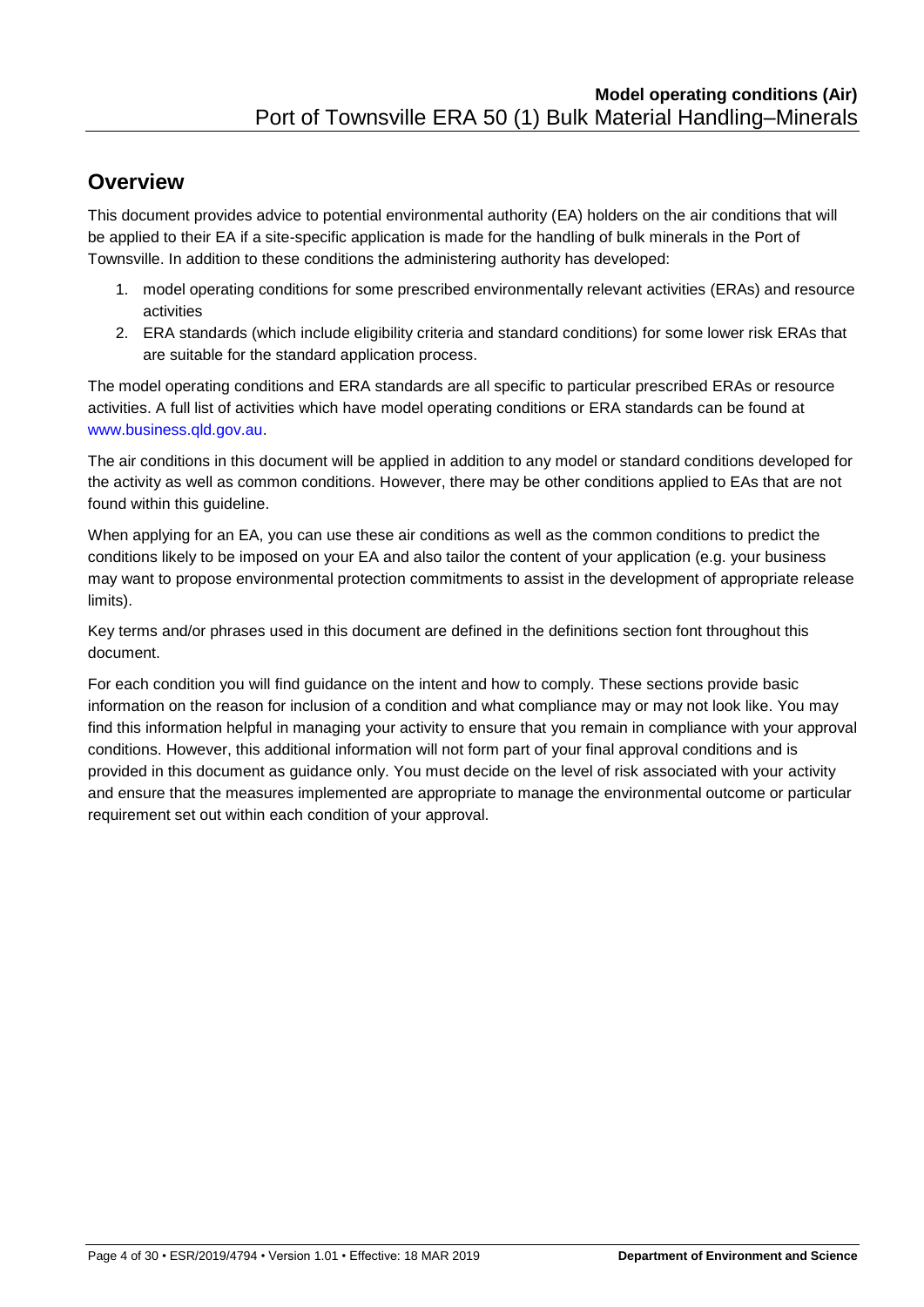# <span id="page-4-0"></span>**1 Introduction**

An EA authorises carrying out an activity and the conditions in your EA will generally state what is and what is not permitted as part of carrying out that activity. An EA does not authorise any environmental harm unless a condition stated by the authority specifically authorises environmental harm.

EA conditions relate to the operation of the activity and may also cover rehabilitation requirements. In most cases, the conditions in your EA will set the environmental outcomes that you must achieve. Where there is a high risk that something associated with your activity will cause serious environmental harm if it is not managed appropriately, your EA may include conditions that prescribe how that risk must be managed.

Where you also require a development permit for your activity, the conditions in your EA will not deal with land use issues, as these will have been assessed and conditioned in your development approval.

The administering authority may amend the conditions in this guideline to ensure that they are current and appropriate (although conditions in your approval will only change under the circumstances set out in the *Environmental Protection Act 1994* (EP Act)).

# <span id="page-4-1"></span>**2 How to use this guideline**

## <span id="page-4-2"></span>**2.1 New site-specific applications**

These air conditions provide a framework of conditions that will be applicable to all new EAs when a site-specific application is made to handle bulk mineral concentrates at the Port of Townsville. The conditions in this guideline have been developed in consultation with the Port of Townsville users that were actively carrying out the prescribed ERA that included mineral concentrate handling at the time of release of this guideline and have been agreed to by those operators. The conditions are separated into the 'interests' of general and air.

The conditions in this guideline must be used where appropriate without amendment. The conditions have been developed to address the environmental risks posed by the **activity** on the air environment and are warranted to adequately address the risk of environmental harm being caused by the **activity**. It is up to the discretion of the **administering authority** after completing an assessment of the **activity** to determine whether these conditions are not necessary to manage the environmental risks posed by the proposed **activity**.

It is your responsibility to assess the most efficient and effective way to achieve the environmental outcomes required by the conditions of your EA. This guideline outlines each air condition and provides guidance on the intent of the condition and gives examples of what compliance with each condition may entail.

There will be other conditions applied to EAs which are not found within this guideline. Other conditions may be appropriate to address environmental risks of a particular industry or site and will be drafted by the **administering authority** as necessary. The **administering authority** may also choose to omit specific air conditions if they are not considered relevant to the **activity** being carried out.

## <span id="page-4-3"></span>**2.2 Amendments**

Currently active operators within the Port of Townsville have adopted these conditions within the relevant EA's. When making an amendment to alter activities that were approved prior to the release of these conditions to include handling of **bulk mineral concentrates** these conditions will be included in to your EA as relevant to the amendment. Any changes made to replace existing conditions with other common conditions during the amendment process will be done in consultation with **you** and must be agreed to by **you**.

### <span id="page-4-4"></span>**2.3 References to other documents**

References in this document to laws, regulations, standards, policies, programs, guidelines and similar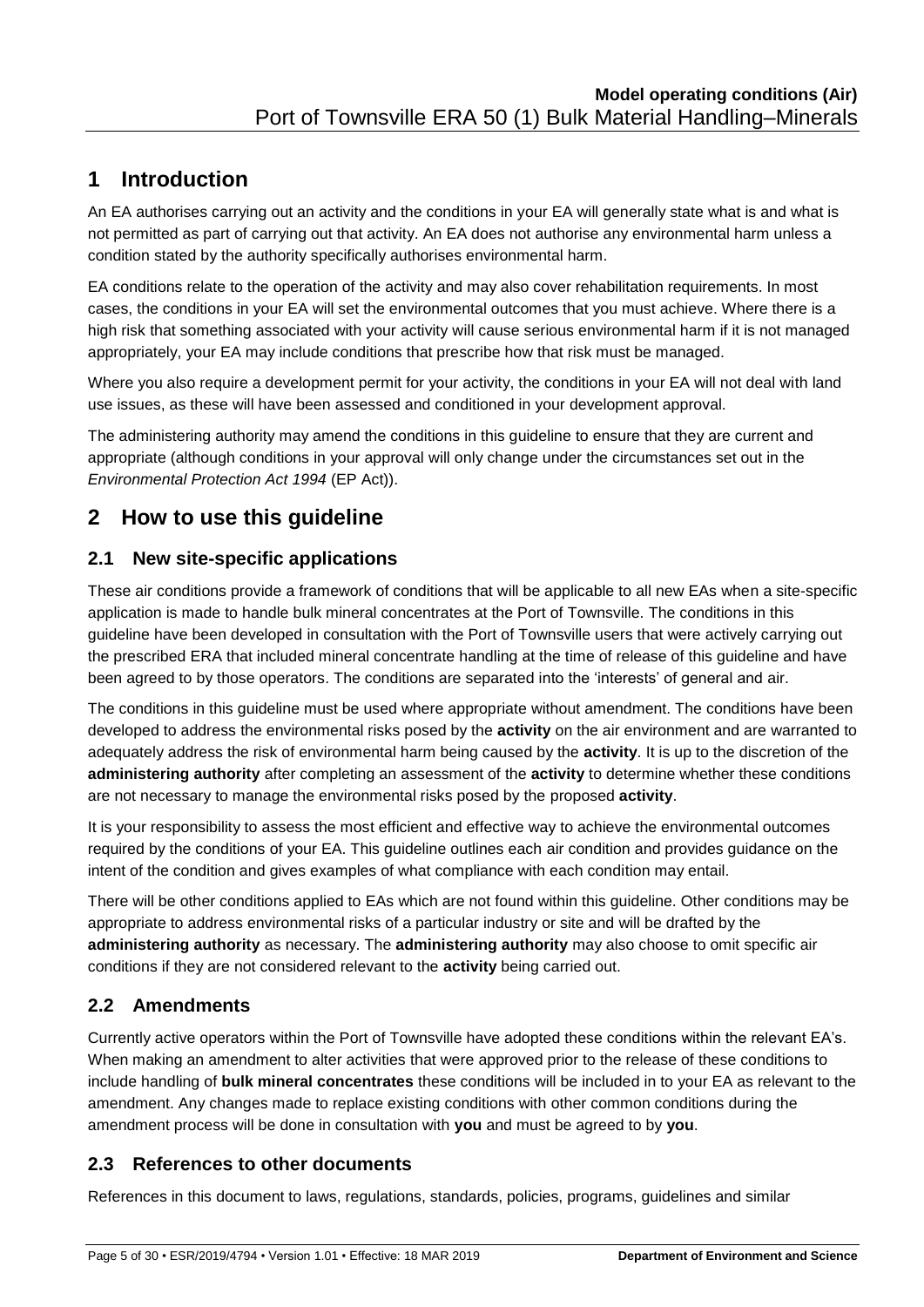documents and instruments are to the current version of those documents and instruments, as amended or replaced from time to time.

# <span id="page-5-0"></span>**3 Obligations under the EP Act**

At all times **you** must meet your obligations under the EP Act. The following information is provided to help **you** understand some of the key environmental obligations under the EP Act which may relate to the operation of your **activity**. This is not an exhaustive list of all of the environmental obligations. Environmental obligations which **you** must comply with include:

- 1. general environmental duty—s. 319
- 2. duty to notify of environmental harm—ss. 320–320G.

#### <span id="page-5-1"></span>**3.1 General environmental duty**

A person must not carry out any **activity** that causes, or is likely to cause, environmental harm unless the person takes all reasonable and practicable **measures** to prevent or minimise the harm<sup>1</sup> . This is a person's general environmental duty.

**You** have the responsibility to work out what **you** need to do to make sure that **you** manage your environmental risk and achieve the outcomes set out in your EA.

Failure to comply with the general environmental duty is not, itself, an offence. However, causing an **environmental nuisance** or causing serious or material environmental harm is an offence. It is a defence if **you** can prove:

- that the environmental harm was not unlawful
- **you** have complied with the general environmental duty.

## <span id="page-5-2"></span>**3.2 Duty to notify of environmental harm**

The duty to notify requires a person to give notice where serious or material environmental harm is caused or there is a risk of such harm, and that harm is not authorised by the **administering authority**.

For more information on the duty to notify requirements—including who must be notified, and how and when to notify—refer to the guideline, [The duty to notify of environmental harm \(ESR/2016/2271\).](https://www.ehp.qld.gov.au/licences-permits/business-industry/pdf/guide-duty-notify-environmental-harm-em467.pdf) Section 4.2 of this guideline includes further information about serious or material environmental harm.

## <span id="page-5-3"></span>**4 Offences under the legislation**

This section sets out some of the offences that **you** should be aware of as **you** are carrying out your **activity**. If **you** commit one of these offences, **you** could be fined, prosecuted, or required by the **administering authority**  to take a particular action. This list does not include all of the environmental offences under the legislation.

If **you** do commit an offence while carrying out your **activity**, the **administering authority** will take enforcement action in accordance with its [enforcement guidelines.](http://www.ehp.qld.gov.au/management/pdf/enforcement-guidelines.pdf)

### <span id="page-5-4"></span>**4.1 Contravention of a condition of an environmental authority**

It is a legal requirement that **you** comply with the conditions in your EA. **You** must also ensure that anyone operating under the EA also complies with the conditions. This might include contractors visiting the site

-

<sup>1</sup> Extract from section 319 (1) of the EP Act.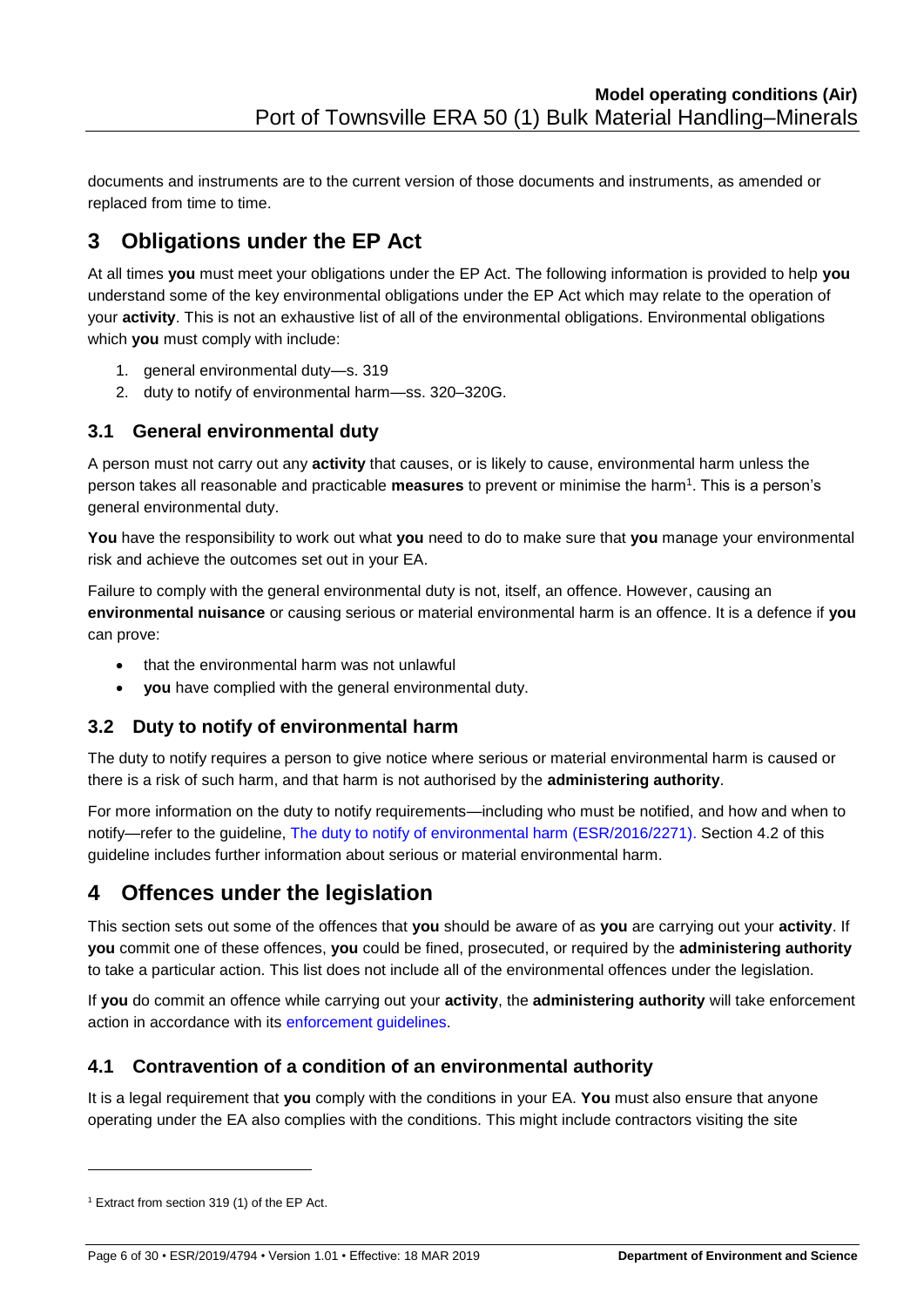temporarily or transport operators loading and unloading materials on site, and all staff employed at the site. Multiple people may be prosecuted if an offence is committed.

If **you** think that **you** have contravened a condition of your EA, it is your responsibility to correct the problem and bring yourself back into compliance with the condition. **You** should not wait for the **administering authority** to tell **you** what do to. **You** may also be legally required to contact the **administering authority** by the conditions in your EA or the duty to notify requirements under the EP Act.

Penalties for a breach of a condition of an EA vary from penalty infringement notices for one-off offences that are easily rectified, through to the issuing of statutory notices—such as an environmental evaluation, transitional environmental program or an environmental protection order. In serious cases the **administering authority**  may initiate legal proceedings for restraint orders or to prosecute those responsible for the contravention.

### <span id="page-6-0"></span>**4.2 Causing material or serious environmental harm**

Material environmental harm has the meaning as defined in section 16 of the EP Act. In summary it is environmental harm, that is not trivial or negligible in nature, extent or context; or that costs more than \$5000 to clean up; or that causes (or has the potential to cause) more than \$5000 worth of damage to property.

Serious environmental harm has the meaning as defined in section 17 of the EP Act. In summary, it is harm that is irreversible; has a high impact or widespread effects to the environment; is caused to an area of high conservation significance; or causes clean-up costs or property damage worth more than \$50,000.

## <span id="page-6-1"></span>**4.3 Causing environmental nuisance**

Environmental harm includes **environmental nuisance**. **Environmental nuisance** has the meaning as defined in section 14 of the EP Act. In summary it is unreasonable interference with an **environmental value** caused by aerosols, fumes, light, noise, odour, particles or smoke, or an unhealthy, **offensive** or unsightly condition because of contamination. For activities that need an EA, the most common causes of **environmental nuisance** are dust, noise and odour.

## <span id="page-6-2"></span>**4.4 Depositing a prescribed contaminant in waters**

**Prescribed water contaminants** includes a wide variety of contaminants, for example earth, clay, gravel, sediment, chemicals, contaminants with a high or low pH, construction and building waste, gas, oil and sewage. For a full list of **prescribed water contaminants** see Schedule 10 of the Environmental Protection Regulation 2019.

It is your responsibility to ensure that **prescribed water contaminants** do not enter a waterway, roadside gutter or stormwater drain. This includes making sure that the **prescribed water contaminants** are not left in a position where they could enter one of those places. **You** also need to ensure that stormwater falling on, or running across your site does not leave the site contaminated. Where stormwater contamination occurs, **you** must ensure that it is treated to remove contaminants. **You** should also consider where and how **you** store material used in your **activity** onsite to reduce the chance of water contamination.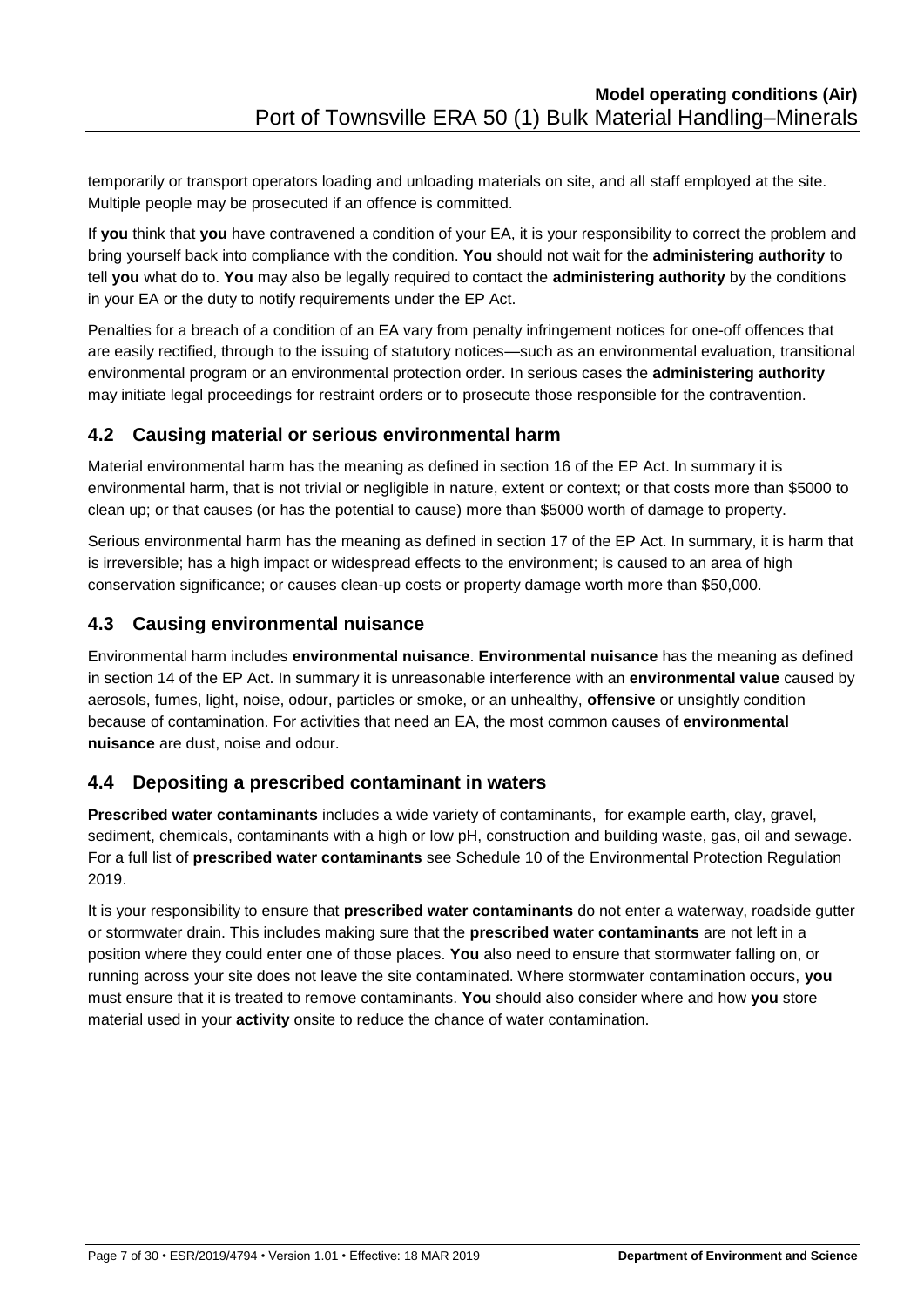# <span id="page-7-0"></span>**5 Conditions**

| <b>General</b> |                                                                                                                                                                                                                                                                                                                                                                                                                                                                                                                                                                                                                                                                                                                                                                                                                                |  |  |  |  |
|----------------|--------------------------------------------------------------------------------------------------------------------------------------------------------------------------------------------------------------------------------------------------------------------------------------------------------------------------------------------------------------------------------------------------------------------------------------------------------------------------------------------------------------------------------------------------------------------------------------------------------------------------------------------------------------------------------------------------------------------------------------------------------------------------------------------------------------------------------|--|--|--|--|
| A <sub>1</sub> | The activity operating under this environmental authority must not be conducted contrary to any of<br>the following limitations:<br>1. Bulk lead concentrate must not be loaded, unloaded or stored at or on berth 10 as<br>indicated in Figure A - Port of Townsville boundary monitoring locations.<br>2. Lead concentrate that remains within a fully sealed package that prevents the release of<br>contaminants for the duration of the ship loading or ship unloading may be loaded or<br>unloaded at berth 10 as indicated in Figure A - Port of Townsville boundary monitoring<br>locations.<br>3. Notwithstanding any other condition, odours or airborne contaminants must not cause<br>environmental harm to an environmental value for air.                                                                        |  |  |  |  |
|                | Intent                                                                                                                                                                                                                                                                                                                                                                                                                                                                                                                                                                                                                                                                                                                                                                                                                         |  |  |  |  |
|                | With respect to handling of lead on Berth 10, the administering authority has determined that this<br>location is not suitable for bulk lead concentrate handling activities due to its proximity to sensitive<br>receptors. Lead concentrates that remain within a fully sealed container or package, provided the<br>packaging prevents the release of contaminants for the duration of the handling process while at<br>berth 10 may be loaded at the berth 10 location. Other mineral concentrates are permitted to be<br>handled at this location provided the other conditions can be complied with. The condition is not<br>intended to restrict an operator who moves to fully package lead concentrate for transport provided<br>it remains sealed throughout the duration of storage and handling while at berth 10. |  |  |  |  |
|                | Point 3 is to ensure all activities are carried out in a way that does not cause or threaten to cause<br>environmental harm to an environmental value for air. This is regardless of whether compliance with<br>the ambient air limits and release limits within the EA are achieved at the boundary of the port as<br>environmental harm is not authorised outside of the boundary. This is particularly relevant for lead<br>emissions. Schedule 1 of the Environmental Protection (Air) Policy 2009 states the indicators and<br>air quality objectives for the relevant areas or places to protect the environmental values of air.                                                                                                                                                                                        |  |  |  |  |
|                | How to comply                                                                                                                                                                                                                                                                                                                                                                                                                                                                                                                                                                                                                                                                                                                                                                                                                  |  |  |  |  |
|                | You must not load, unload or store bulk lead concentrate at the berth 10 location. Packaged lead<br>concentrates, such as those within a fully sealed contain, that remain fully contained throughout the<br>handling process while on berth 10 are permitted provided that no release of contaminants from<br>these packages occurs.<br>You must ensure that the activity is conducted in a way that does not cause environmental harm to<br>an environmental value for the air environment. Environmental values and objectives for air are<br>defined within the Environmental Protection (Air) Policy 2019 (EPP (Air) 2019). The definition for air<br>environment is as per the EPP (Air) 2019.                                                                                                                           |  |  |  |  |
| A2             | The environmental authority holder must:<br>a) install all reasonable and practicable measures, plant and equipment necessary to ensure<br>compliance with the conditions of this environmental authority; and<br>b) maintain such measures, plant and equipment in a proper and efficient condition; and<br>operate such measures, plant and equipment in a proper and efficient manner; and<br>C)<br>d) ensure all instruments and devices used for the measurement or monitoring of any<br>parameter under any condition of this environmental authority are properly calibrated.                                                                                                                                                                                                                                           |  |  |  |  |
|                | Intent                                                                                                                                                                                                                                                                                                                                                                                                                                                                                                                                                                                                                                                                                                                                                                                                                         |  |  |  |  |
|                | This condition ensures that all measures, plant and equipment necessary to ensure compliance<br>with the conditions of the EA are installed, maintained, operated, and calibrated appropriately. This<br>is also expected to ensure best practice environmental management of the activity as identified in<br>the Environmental Protection Act 1994.                                                                                                                                                                                                                                                                                                                                                                                                                                                                          |  |  |  |  |
|                | How to comply                                                                                                                                                                                                                                                                                                                                                                                                                                                                                                                                                                                                                                                                                                                                                                                                                  |  |  |  |  |
|                | No further guidance provided other than outlined above and within the condition.                                                                                                                                                                                                                                                                                                                                                                                                                                                                                                                                                                                                                                                                                                                                               |  |  |  |  |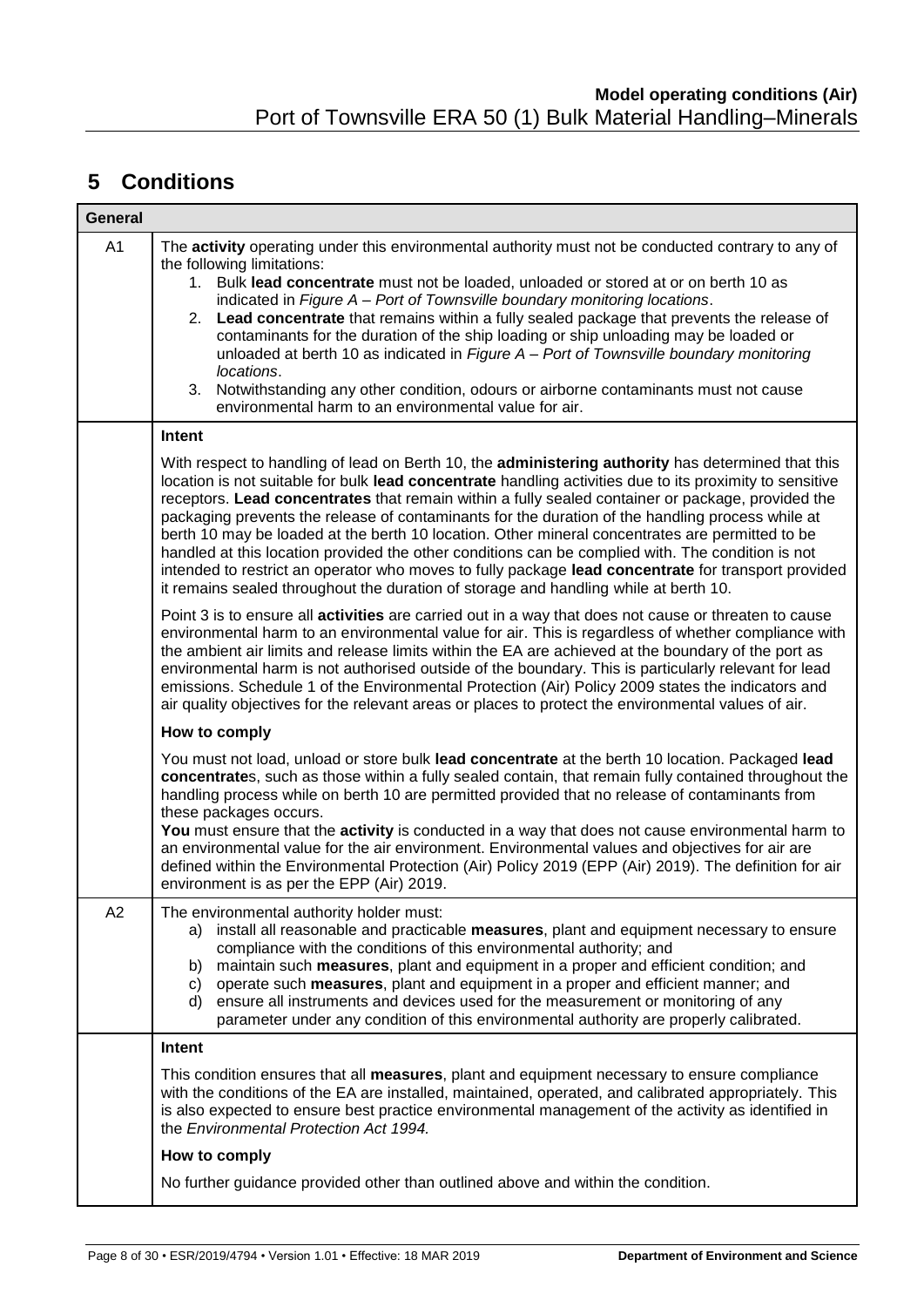| A <sub>3</sub> | All monitoring and investigations required by this environmental authority must be undertaken by an<br>appropriately qualified person.                                                                                                                                                                                                                                                                                                                                                                                                                                                                                                                                                                                                     |  |  |  |  |  |
|----------------|--------------------------------------------------------------------------------------------------------------------------------------------------------------------------------------------------------------------------------------------------------------------------------------------------------------------------------------------------------------------------------------------------------------------------------------------------------------------------------------------------------------------------------------------------------------------------------------------------------------------------------------------------------------------------------------------------------------------------------------------|--|--|--|--|--|
|                | <b>Intent</b>                                                                                                                                                                                                                                                                                                                                                                                                                                                                                                                                                                                                                                                                                                                              |  |  |  |  |  |
|                | The requirement that an appropriately qualified person(s) undertake all monitoring and<br>investigations is intended to ensure that these are carried out by people with relevant experience<br>and expertise and that results and findings are reliable. Relevant guidelines, Australian standards,<br>or other documents relating to the monitoring and/or investigation may be listed in the relevant<br>monitoring conditions and the associated protocols (such as instrumentation requirements and<br>sampling techniques) must also be adhered to.                                                                                                                                                                                  |  |  |  |  |  |
|                | How to comply                                                                                                                                                                                                                                                                                                                                                                                                                                                                                                                                                                                                                                                                                                                              |  |  |  |  |  |
|                | You must ensure that appropriately qualified person(s) undertake the monitoring and/or<br>investigations, records the results and undertakes any interpretation of the results. You should<br>check the qualifications and experience of the person(s), and satisfy yourself that they are qualified<br>to carry out the investigation, monitoring, recording and interpretation. In regards to laboratory<br>analyses, it can be assumed that an appropriately qualified person(s) is performing the analyses<br>where NATA accreditation for the required tests is current.                                                                                                                                                              |  |  |  |  |  |
|                | You must ensure that an appropriately qualified person(s) monitors the parameters at the<br>specific monitoring locations listed in the associated tables and conditions. When undertaking the<br>monitoring, you must ensure that the appropriately qualified person(s) conducts the sampling at<br>the correct location, records the results in the correct unit of measurement, and calculates the test<br>values over the correct averaging period (where relevant). For example, dust deposition (insoluble<br>solids) must be sampled in mg/m <sup>2</sup> /day units and be based on a 30 day average. You must ensure<br>that the monitoring is undertaken at the frequency prescribed in the associated tables and<br>conditions. |  |  |  |  |  |
|                | Any monitoring should be carried out in accordance with any relevant best practice guideline or<br>other relevant standards as per the associated monitoring requirements listed. Monitoring includes<br>sampling that also extends to the handling, storage, transportation, verification and quality<br>assurance of the condition of the samples upon arrival at the testing laboratory.                                                                                                                                                                                                                                                                                                                                                |  |  |  |  |  |
| A4             | Any records kept or created in relation to this environmental authority must be:<br>a) kept for a period of at least five years; and<br>b) provided to the administering authority on request; and<br>provided to the administering authority in the format requested.<br>C)                                                                                                                                                                                                                                                                                                                                                                                                                                                               |  |  |  |  |  |
|                | Intent                                                                                                                                                                                                                                                                                                                                                                                                                                                                                                                                                                                                                                                                                                                                     |  |  |  |  |  |
|                | This condition will ensure that all documentation, including written and electronic, held in relation to<br>the EA is available if required by the administering authority. This may be necessary to identify or<br>resolve any environmental issues which may arise as a result of the ongoing operation of the<br>activity.                                                                                                                                                                                                                                                                                                                                                                                                              |  |  |  |  |  |
|                | How to comply                                                                                                                                                                                                                                                                                                                                                                                                                                                                                                                                                                                                                                                                                                                              |  |  |  |  |  |
|                | All information and records required by the conditions of your EA must be kept for at least five<br>years. This includes monitoring reports, details of releases and any other necessary information you<br>keep to comply with and to demonstrate compliance with the conditions of your EA.                                                                                                                                                                                                                                                                                                                                                                                                                                              |  |  |  |  |  |
|                | The administering authority can require this information to be provided upon request. If electronic<br>data is required then data will need to be provided in the required electronic format.                                                                                                                                                                                                                                                                                                                                                                                                                                                                                                                                              |  |  |  |  |  |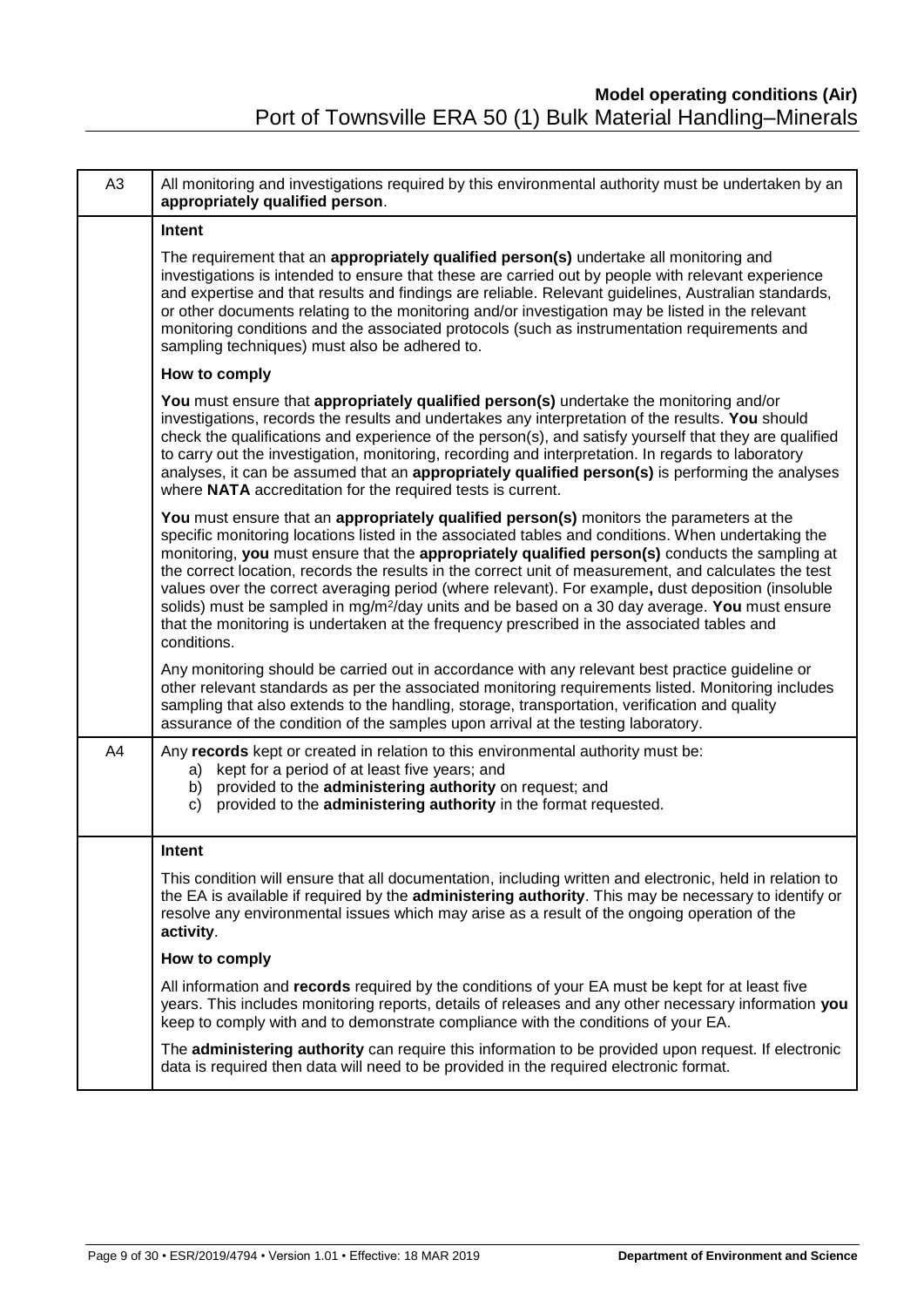| A <sub>5</sub> | The activity must be undertaken in accordance with written procedures that:                                                                                                                                                                                                                                                                                                                                                                                                                                                                                                                                                                                                                           |
|----------------|-------------------------------------------------------------------------------------------------------------------------------------------------------------------------------------------------------------------------------------------------------------------------------------------------------------------------------------------------------------------------------------------------------------------------------------------------------------------------------------------------------------------------------------------------------------------------------------------------------------------------------------------------------------------------------------------------------|
|                | identify potential risks to the environment from the activity during routine operations and<br>a)<br>emergencies; and                                                                                                                                                                                                                                                                                                                                                                                                                                                                                                                                                                                 |
|                | b) establish and maintain control measures that minimise the potential for environmental<br>harm; and                                                                                                                                                                                                                                                                                                                                                                                                                                                                                                                                                                                                 |
|                | ensure plant, equipment and measures are maintained in a proper and effective condition;<br>C)                                                                                                                                                                                                                                                                                                                                                                                                                                                                                                                                                                                                        |
|                | and<br>ensure plant, equipment and measures are operated in a proper and effective manner; and<br>d)                                                                                                                                                                                                                                                                                                                                                                                                                                                                                                                                                                                                  |
|                | ensure that staff are trained and aware of their obligations under the Environmental<br>e)<br>Protection Act 1994; and                                                                                                                                                                                                                                                                                                                                                                                                                                                                                                                                                                                |
|                | must be provided to the administering authority upon request.<br>f                                                                                                                                                                                                                                                                                                                                                                                                                                                                                                                                                                                                                                    |
|                | Intent                                                                                                                                                                                                                                                                                                                                                                                                                                                                                                                                                                                                                                                                                                |
|                | This condition is required to ensure procedures are established which detail how you will manage<br>the environmental risk associated with carrying out the activity on the site.                                                                                                                                                                                                                                                                                                                                                                                                                                                                                                                     |
|                | How to comply                                                                                                                                                                                                                                                                                                                                                                                                                                                                                                                                                                                                                                                                                         |
|                | It is recommended that an environmental risk assessment be conducted of the activity and site<br>prior to commencement of the activity. This assessment should identify the environmental risks that<br>need to be managed and control measures to be employed. An example would be identifying that<br>there is a potential risk for mineral concentrates to enter into the surrounding waterways in rainfall<br>events. An acceptable control measure could be to develop a storm water management plan which<br>may include the construction of a catchment pond at a storage facility, installation of containment<br>barriers along the berth and regular monitoring of any receiving waterways. |
|                | You must have written operational procedures that detail how and when to operate and calibrate<br>equipment to ensure they are regularly serviced and maintained. This includes all equipment from<br>onsite vehicles to monitoring equipment. Written operational procedures should form the basis for<br>staff training during activities such as induction programs, on the job mentoring and 'toolbox talks'.<br>The written procedures should also include monitoring of performance of the equipment and<br>processes for regular review and revision of the procedures to ensure they are kept up to date.                                                                                     |
|                | For further guidance on conducting a risk assessment refer to Handbook 89-2013 Risk<br>management - Guidelines on risk assessment techniques or other relevant Australian standard.                                                                                                                                                                                                                                                                                                                                                                                                                                                                                                                   |
| A <sub>6</sub> | The environmental authority holder must:                                                                                                                                                                                                                                                                                                                                                                                                                                                                                                                                                                                                                                                              |
|                | a) ensure that an appropriately qualified third party conducts and documents an audit of<br>compliance with all conditions of this environmental authority by <insert date="" one<br="">YEAR AFTER COMMENCEMENT OF THE ENVIRONMENTAL AUTHORITY&gt;; and<br/>b) ensure that further audits in accordance with condition A6(a) are conducted at intervals not<br/>exceeding once every three years from completion of the initial audit.</insert>                                                                                                                                                                                                                                                       |
|                | Intent                                                                                                                                                                                                                                                                                                                                                                                                                                                                                                                                                                                                                                                                                                |
|                | This condition ensures an appropriately qualified, independent third party audits compliance of the<br>activities with the conditions of the EA following one year of operation. Further audits are required at<br>a less frequent interval of every 3 years to monitor the activities continued compliance with the<br>conditions                                                                                                                                                                                                                                                                                                                                                                    |
|                | How to comply                                                                                                                                                                                                                                                                                                                                                                                                                                                                                                                                                                                                                                                                                         |
|                | You must arrange for an independent audit by the third party within one year of the commencement<br>of the EA to report on compliance with the conditions of the environmental authority. A written<br>record must be kept and provided to the administering authority upon request (in accordance with<br>condition A4). The record should contain details of any non-compliance issues that were found (if no<br>non-compliance issues were found this should be stated in the report). If non-compliance issues<br>were found the report should also address:                                                                                                                                      |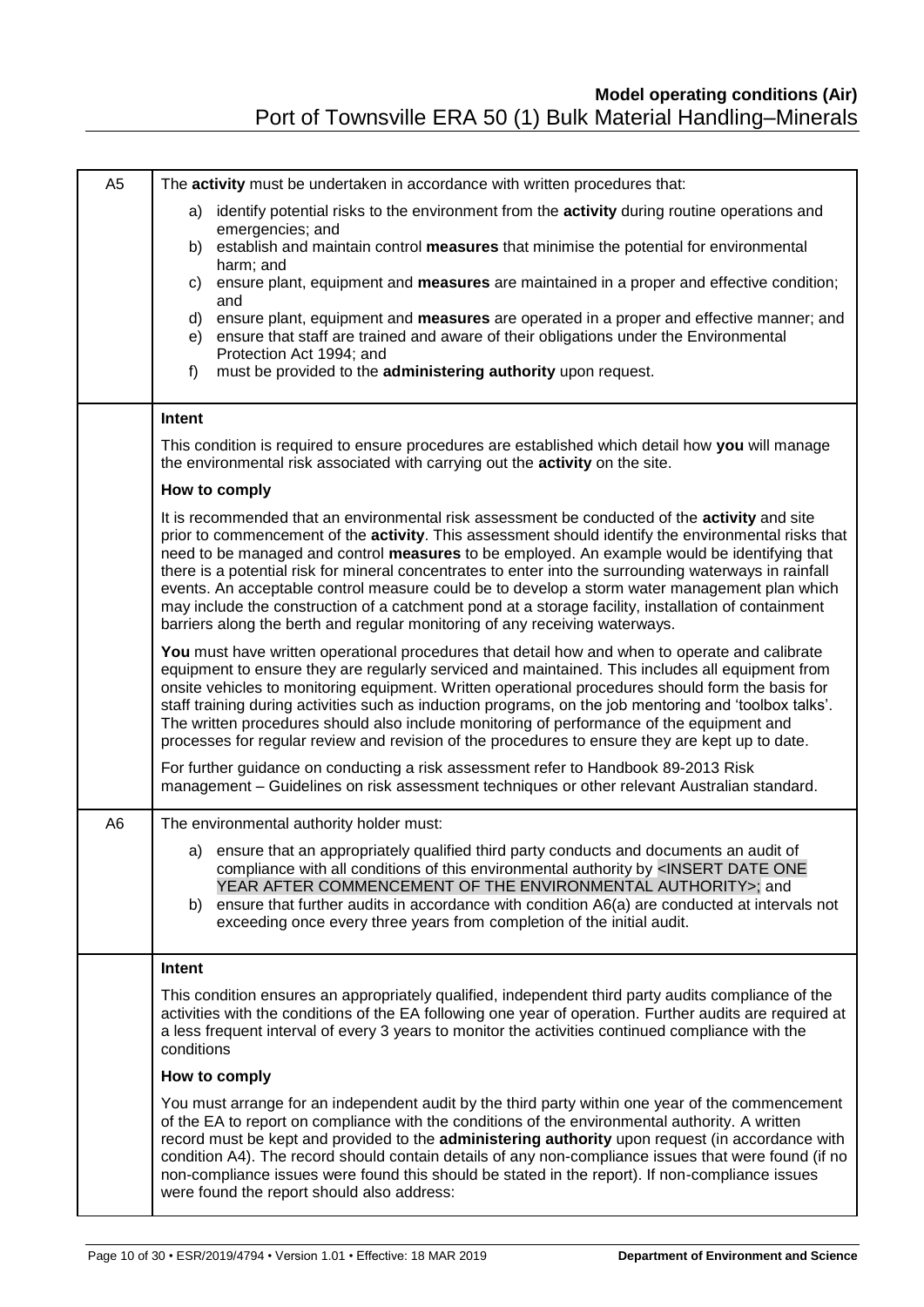|                | a. actions taken, or being undertaken, by the holder of this environmental authority to<br>ensure compliance with this environmental authority; and                                                                                                                                                                                                                                                                                                                                                                                                                                                                                                                                                                                                                                                                                                                                                     |  |  |  |  |
|----------------|---------------------------------------------------------------------------------------------------------------------------------------------------------------------------------------------------------------------------------------------------------------------------------------------------------------------------------------------------------------------------------------------------------------------------------------------------------------------------------------------------------------------------------------------------------------------------------------------------------------------------------------------------------------------------------------------------------------------------------------------------------------------------------------------------------------------------------------------------------------------------------------------------------|--|--|--|--|
|                | actions taken, or being undertaken, to prevent a recurrence of non-compliance.<br>b.                                                                                                                                                                                                                                                                                                                                                                                                                                                                                                                                                                                                                                                                                                                                                                                                                    |  |  |  |  |
| A7             | Prior to handling any new mineral product or bulk material; or significant increase in volume of<br>a mineral product or bulk material, the written procedures required by condition A5 must be<br>reviewed for effectiveness in minimising the likelihood of environmental harm and updated where<br>required.                                                                                                                                                                                                                                                                                                                                                                                                                                                                                                                                                                                         |  |  |  |  |
|                | Intent                                                                                                                                                                                                                                                                                                                                                                                                                                                                                                                                                                                                                                                                                                                                                                                                                                                                                                  |  |  |  |  |
|                | This conditions is required to ensure that the risks and measures identified and documented for the<br>activity remain appropriate and effective for managing the likelihood of environmental harm from<br>the change in the activity.                                                                                                                                                                                                                                                                                                                                                                                                                                                                                                                                                                                                                                                                  |  |  |  |  |
|                | How to comply                                                                                                                                                                                                                                                                                                                                                                                                                                                                                                                                                                                                                                                                                                                                                                                                                                                                                           |  |  |  |  |
|                | The written procedures as required by condition A5 must be reviewed when triggered by this<br>condition. The review should be documented as having occurred and any change to the risk profile<br>of the activity and any additional measures, if required, are included within the relevant procedures.<br>An example of how to demonstrate the review being carried out and any changes required to the<br>procedures could be through appropriate version control.                                                                                                                                                                                                                                                                                                                                                                                                                                   |  |  |  |  |
| A <sub>8</sub> | Any breach of a condition of this environmental authority must be reported to the administering<br>authority as soon as practicable, but no later than 24 hours after becoming aware of the breach.                                                                                                                                                                                                                                                                                                                                                                                                                                                                                                                                                                                                                                                                                                     |  |  |  |  |
|                | Intent                                                                                                                                                                                                                                                                                                                                                                                                                                                                                                                                                                                                                                                                                                                                                                                                                                                                                                  |  |  |  |  |
|                | This condition will ensure that all instances of non-compliances are promptly made known to the<br>administering authority, even those which are considered to be minor in nature. This will help<br>capture non-compliances that may result in environmental nuisance, or ongoing minor non-<br>compliances which may pose longer term risks to the environment. This will allow action to be taken<br>as necessary to protect the environment. The record keeping requirement of condition A4 will<br>ensure that these non-compliances are documented.                                                                                                                                                                                                                                                                                                                                               |  |  |  |  |
|                | How to comply                                                                                                                                                                                                                                                                                                                                                                                                                                                                                                                                                                                                                                                                                                                                                                                                                                                                                           |  |  |  |  |
|                | You must report any breach of a condition of your approval to the administering authority as soon<br>as practicable but within 24 hours of becoming aware of the breach. This can be done by contacting<br>the pollution hotline. You should request confirmation of the report for your records. Depending on<br>the breach, the administering authority may require further detail in a follow up email. Records of<br>the event including full details of the release or event, any potential environmental risks resulting<br>from the release and any actions taken to rectify the event must be kept.                                                                                                                                                                                                                                                                                             |  |  |  |  |
|                | This reporting requirement does not replace the statutory obligations to provide information to the<br>administering authority on other events that threaten or cause environmental harm. However, if a<br>breach is reported under the statutory duty to notify, within 24 hours of you becoming aware of it,<br>you will also have complied with this condition. There is no need to provide this information twice.<br>To demonstrate that you have met your general environmental duty you may want to consider the<br>following options in relation to this condition.<br>Report possible breaches to the administering authority as soon as you are made aware<br>them, even if you are unsure if a condition of the EA has been breached; and<br>Have alarms systems or identification procedures in place to ensure that any breaches of<br>$\bullet$<br>conditions are identified swiftly; and |  |  |  |  |
|                | Ensure communication systems or procedures are in place to allow staff members to<br>$\bullet$<br>communicate breaches to site managers quickly.                                                                                                                                                                                                                                                                                                                                                                                                                                                                                                                                                                                                                                                                                                                                                        |  |  |  |  |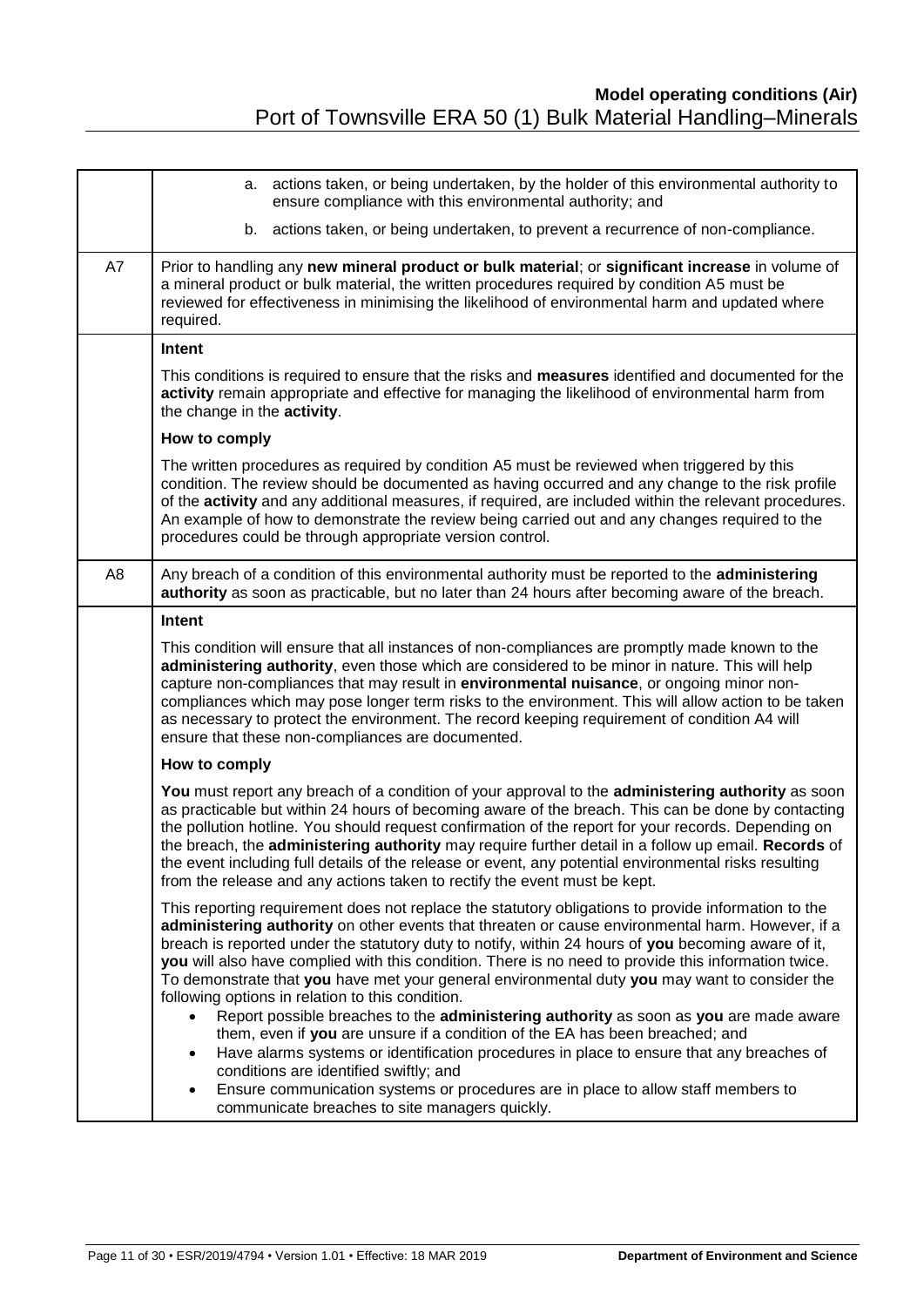| A <sub>9</sub> | When required by the administering authority, monitoring must be undertaken in the manner<br>requested by the administering authority to investigate any complaint arising from the activity.                                                                                                                                                                                                                                                                                                                                                                                              |  |  |  |  |  |  |
|----------------|--------------------------------------------------------------------------------------------------------------------------------------------------------------------------------------------------------------------------------------------------------------------------------------------------------------------------------------------------------------------------------------------------------------------------------------------------------------------------------------------------------------------------------------------------------------------------------------------|--|--|--|--|--|--|
|                | Intent                                                                                                                                                                                                                                                                                                                                                                                                                                                                                                                                                                                     |  |  |  |  |  |  |
|                | This condition will ensure that you carry out monitoring to investigate any complaint when required<br>by the administering authority. This condition relates to all complaints, this is because monitoring to<br>inform an investigation may be necessary to determine if a complaint is vexatious, frivolous or<br>based on mistaken belief and hence it may be a necessary step to determine the complaint's<br>validity. The administering authority will be responsible for validating the initial complaint which<br>may be carried out in consultation with the relevant EA holder. |  |  |  |  |  |  |
|                | How to comply                                                                                                                                                                                                                                                                                                                                                                                                                                                                                                                                                                              |  |  |  |  |  |  |
|                | You must carry out monitoring when requested by the administering authority. The request by the<br>administering authority will be in writing and require specified monitoring within a reasonable<br>timeframe to be undertaken. An example may include carrying out dust monitoring to investigate<br>whether dust from your activity is causing a nuisance to a nearby resident. Another example will<br>be carrying out noise monitoring to investigate whether your activity is causing a nuisance at a<br>noise sensitive place.                                                     |  |  |  |  |  |  |
| A10            | Records must be kept for all mineral product handling activities carried out in accordance with this<br>environmental authority. Records must include but not be limited to:                                                                                                                                                                                                                                                                                                                                                                                                               |  |  |  |  |  |  |
|                | a) the mineral type; and<br>b) a safety data sheet or product assay for the specific mineral; and<br>the duration the mineral was handled (including start and finish times and dates); and<br>C)<br>the quantity of mineral handled; and<br>d)<br>whether the activity involved loading or unloading of the mineral; and<br>e)<br>the loading or unloading method used; and<br>f)<br>the location or berth number at which the mineral was handled; and<br>g)<br>for shipping activities, the name of the vessel loaded or unloaded; and<br>h)<br>the train or truck movements.<br>i)     |  |  |  |  |  |  |
|                | Intent                                                                                                                                                                                                                                                                                                                                                                                                                                                                                                                                                                                     |  |  |  |  |  |  |
|                | This condition is required to ensure records are kept for all mineral products handled in the event<br>an investigation is required to determine the source of any exceedances of the ambient air limits or<br>other conditions of the EA. This information may also be used in providing records that indicate the<br>EA holder did not cause or contribute to an exceedance.                                                                                                                                                                                                             |  |  |  |  |  |  |
|                | How to comply                                                                                                                                                                                                                                                                                                                                                                                                                                                                                                                                                                              |  |  |  |  |  |  |
|                | You must ensure the details are documented and records are kept of all the requirements of the<br>condition as a minimum. You may document and record other details pertinent to the activity in<br>determining the effects the activities may have on the ambient air limits.                                                                                                                                                                                                                                                                                                             |  |  |  |  |  |  |
|                | Air                                                                                                                                                                                                                                                                                                                                                                                                                                                                                                                                                                                        |  |  |  |  |  |  |
| <b>B1</b>      | If the environmental authority holder or an authorised person observes a visible release of dust<br>emissions to the atmosphere from mineral concentrate during ship loading or ship unloading or<br>storage activities, the environmental authority holder must:                                                                                                                                                                                                                                                                                                                          |  |  |  |  |  |  |
|                | 1. Immediately review and, where necessary, adjust operational controls.<br>2. If visible releases of dust emissions continue or are repetitive then:<br>cease all relevant activities; and<br>i.<br>ii.<br>review applicable measures for the control of airborne emissions; and<br>prior to recommencing activities, implement any reasonable identified<br>iii.<br>improvements to the <b>measures</b> for the control of airborne emissions.                                                                                                                                           |  |  |  |  |  |  |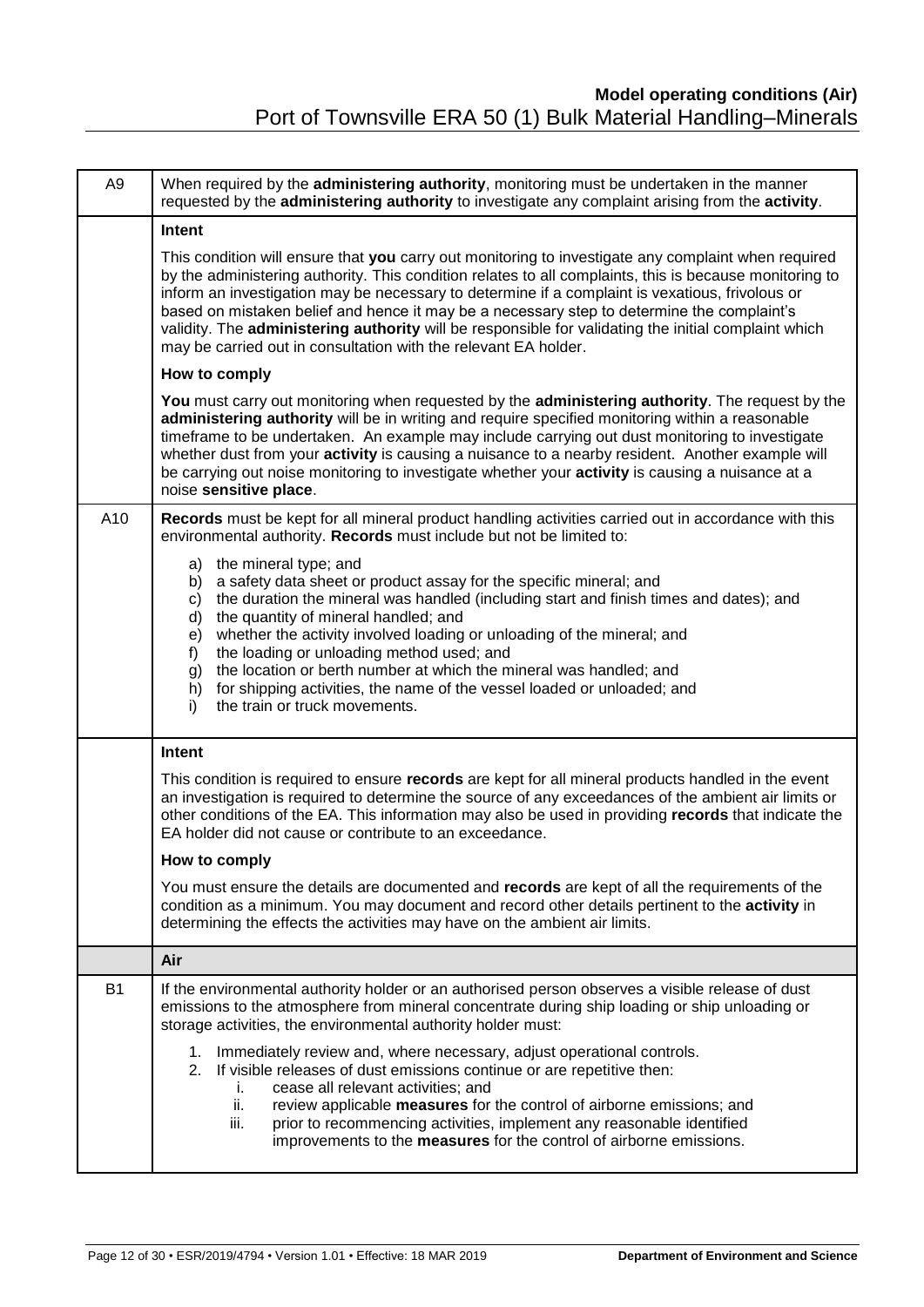|                       | Intent                                                                                                                                                                                                                                                                                                                                                                                                                                                                                                                                                                                                                                                                                                                                       |  |  |  |  |  |  |  |  |
|-----------------------|----------------------------------------------------------------------------------------------------------------------------------------------------------------------------------------------------------------------------------------------------------------------------------------------------------------------------------------------------------------------------------------------------------------------------------------------------------------------------------------------------------------------------------------------------------------------------------------------------------------------------------------------------------------------------------------------------------------------------------------------|--|--|--|--|--|--|--|--|
|                       | This condition is required to ensure appropriate action is taken by the EA holder in the event they or<br>an authorised person under the EP Act observes a visible release of dust outside of: a ships hold;<br>from a hopper, ship loader, or container: or a grab, or other infrastructure to the atmosphere.                                                                                                                                                                                                                                                                                                                                                                                                                              |  |  |  |  |  |  |  |  |
|                       | How to comply                                                                                                                                                                                                                                                                                                                                                                                                                                                                                                                                                                                                                                                                                                                                |  |  |  |  |  |  |  |  |
|                       | Whenever the EA holder or a representative of the EA holder observes a visible release of dust<br>emissions from the activity that is not mist sprays used as control measures, then action must be<br>taken in accordance with the requirements of the condition. For example, upon commencement of<br>loading a vessel via a ship loader the operator observes a visible dust emission. The operator must<br>then review the operational controls such as load rates and adjust accordingly to ensure the visible<br>emission ceases. If the emission does not cease as a result of these adjustments then B1 (2) must<br>be enacted.                                                                                                      |  |  |  |  |  |  |  |  |
| <b>B2</b><br>option 1 | <no point="" releases="" source=""><br/>Contaminants must not be released to air from any point source.</no>                                                                                                                                                                                                                                                                                                                                                                                                                                                                                                                                                                                                                                 |  |  |  |  |  |  |  |  |
|                       | Intent                                                                                                                                                                                                                                                                                                                                                                                                                                                                                                                                                                                                                                                                                                                                       |  |  |  |  |  |  |  |  |
|                       | This condition is required where no point source emissions are required for the activity.                                                                                                                                                                                                                                                                                                                                                                                                                                                                                                                                                                                                                                                    |  |  |  |  |  |  |  |  |
|                       | How to comply                                                                                                                                                                                                                                                                                                                                                                                                                                                                                                                                                                                                                                                                                                                                |  |  |  |  |  |  |  |  |
|                       | You must not release any contaminants to air from a point source. A point source is a single,<br>identifiable release outlet for an air emission such as a stack, pipe, flue or vent. Examples of point<br>source releases are bag house / air filter exhausts and vents for ensuring negative pressure within a<br>storage facility.<br>Schedule 1 of the Environmental Protection (Air) Policy 2019 list some of the indicators<br>(contaminants) that may be present in the air environment including odours, aerosols, fumes,<br>particles or dust. Common air contaminants released from point sources include, but are not limited<br>to: particulate matter, carbon monoxide, sulfur dioxide, nitrogen dioxide and organic compounds. |  |  |  |  |  |  |  |  |
| <b>B2</b><br>option 2 | <point releases="" source=""><br/>Contaminants must only be released to air from the point source(s) in accordance with Table 1 -<br/>Point source air release limits and the associated requirements.</point>                                                                                                                                                                                                                                                                                                                                                                                                                                                                                                                               |  |  |  |  |  |  |  |  |
| B <sub>3</sub>        | Contaminants released to air from the point source(s) must not exceed the release limits specified in<br>Table 1 - Point source air release limits.                                                                                                                                                                                                                                                                                                                                                                                                                                                                                                                                                                                          |  |  |  |  |  |  |  |  |
| B4                    | The environmental authority holder must monitor and record all releases of contaminants required<br>by and in accordance with Table $1 -$ Point source air release limits and at the associated monitoring<br>frequency.                                                                                                                                                                                                                                                                                                                                                                                                                                                                                                                     |  |  |  |  |  |  |  |  |
| Table 1               | Table 1 - Point source air release limits                                                                                                                                                                                                                                                                                                                                                                                                                                                                                                                                                                                                                                                                                                    |  |  |  |  |  |  |  |  |
|                       | Authorised release point<br>Monitoring<br>Minimum<br>GDA94, decimal degrees*<br>Minimum<br>Frequency<br>velocity<br>release<br>Maximum<br>(m/sec)<br>Contaminant<br>height (m)<br>release<br><delete if<br="">Ref<br/>Latitude<br/>Longitude<br/><delete if<br="">limit<br/>not<br/>not<br/>applicable&gt;<br/>applicable&gt;</delete></delete>                                                                                                                                                                                                                                                                                                                                                                                              |  |  |  |  |  |  |  |  |
|                       | Details in this table will be specific to each operators current EA where a point source emission is                                                                                                                                                                                                                                                                                                                                                                                                                                                                                                                                                                                                                                         |  |  |  |  |  |  |  |  |
|                       | authorised (e.g. baghouse release).<br>* Decimal degrees to be provided to a minimum of 4 decimal places<br>Associated requirements:<br>a) Australian Standard 4323.1 Stationary source emissions: Selection of sampling positions.<br>Australian Standard 4323.2 Stationary source emissions: Determination of total particulate<br>b)<br>matter - Isokinetic manual sampling - Gravimetric method.                                                                                                                                                                                                                                                                                                                                         |  |  |  |  |  |  |  |  |
|                       |                                                                                                                                                                                                                                                                                                                                                                                                                                                                                                                                                                                                                                                                                                                                              |  |  |  |  |  |  |  |  |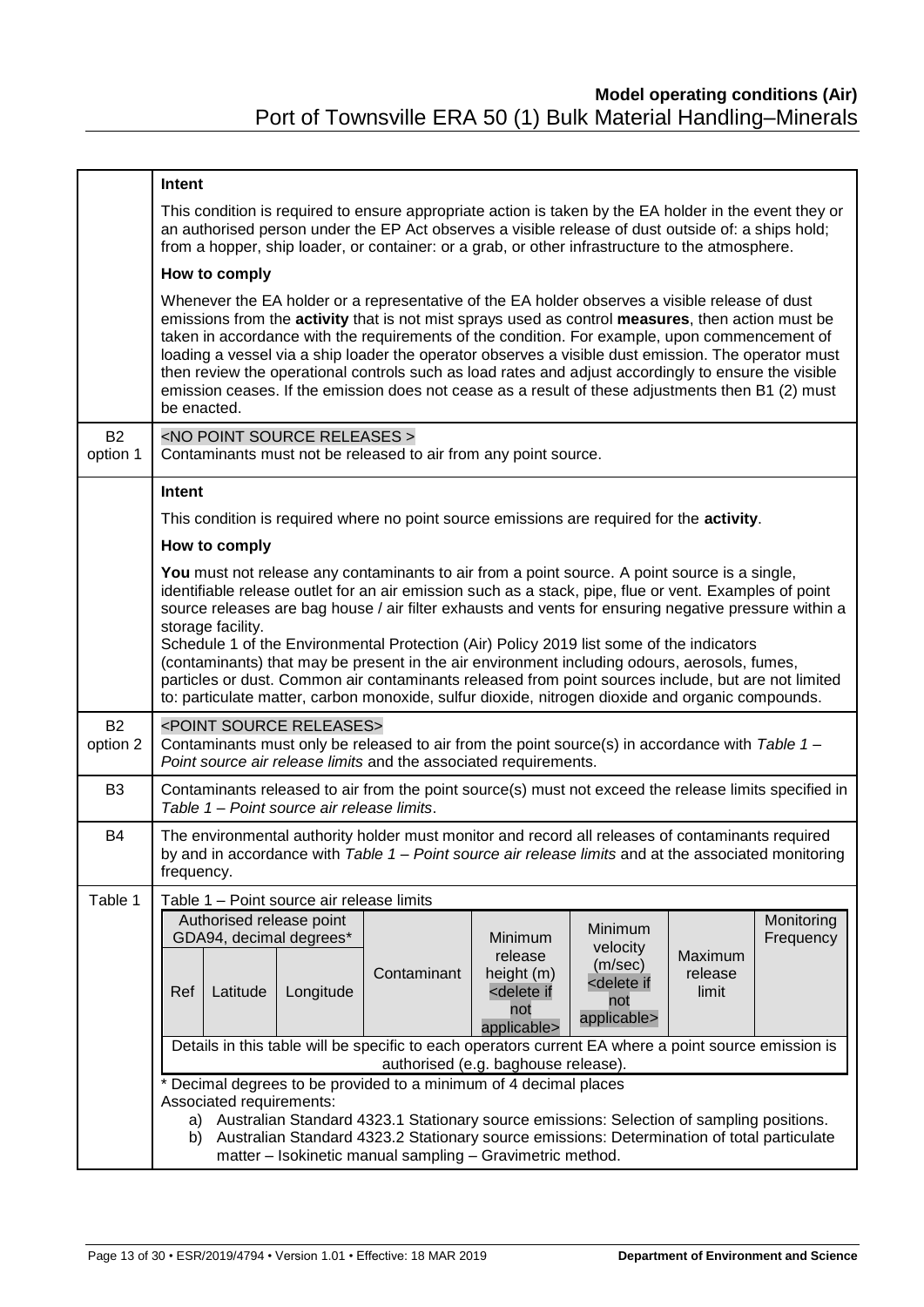|                | Intent                                                                                                                                                                                                                                                                                                                                                                                                                                                                                                                                                                                                                                                                                                                                                                                                                                                                                                                                                                                                                                                                                                                                                                                                                                                                                                                                                                                                                                                                                                                                                                                                                                                                                                                            |  |  |  |  |  |
|----------------|-----------------------------------------------------------------------------------------------------------------------------------------------------------------------------------------------------------------------------------------------------------------------------------------------------------------------------------------------------------------------------------------------------------------------------------------------------------------------------------------------------------------------------------------------------------------------------------------------------------------------------------------------------------------------------------------------------------------------------------------------------------------------------------------------------------------------------------------------------------------------------------------------------------------------------------------------------------------------------------------------------------------------------------------------------------------------------------------------------------------------------------------------------------------------------------------------------------------------------------------------------------------------------------------------------------------------------------------------------------------------------------------------------------------------------------------------------------------------------------------------------------------------------------------------------------------------------------------------------------------------------------------------------------------------------------------------------------------------------------|--|--|--|--|--|
|                | These conditions are required where point source emissions are required for the activity. Where a<br>release of contaminants to air from a point source is mentioned in Table 1 - Point source air release<br>limits, limits are set on contaminants to ensure that the environmental values are protected. This<br>condition relates to point source discharges to air.                                                                                                                                                                                                                                                                                                                                                                                                                                                                                                                                                                                                                                                                                                                                                                                                                                                                                                                                                                                                                                                                                                                                                                                                                                                                                                                                                          |  |  |  |  |  |
|                | How to comply                                                                                                                                                                                                                                                                                                                                                                                                                                                                                                                                                                                                                                                                                                                                                                                                                                                                                                                                                                                                                                                                                                                                                                                                                                                                                                                                                                                                                                                                                                                                                                                                                                                                                                                     |  |  |  |  |  |
|                | The only contaminants authorised to be released to air are those listed in Table $1 - Point$ source air<br>release limits. Examples of point source releases are bag house / air filter exhausts and vents for<br>ensuring negative pressure within a storage facility.                                                                                                                                                                                                                                                                                                                                                                                                                                                                                                                                                                                                                                                                                                                                                                                                                                                                                                                                                                                                                                                                                                                                                                                                                                                                                                                                                                                                                                                           |  |  |  |  |  |
|                | If you are proposing to release contaminants to air, you must not exceed the release limits for the<br>relevant contaminants as set out within Table 1 - Point source air release limits.<br>You must also comply with any other release requirements set out in the table including meeting<br>any velocities, temperatures and release heights specified and ensuring the releases occur at the<br>specified locations. Where your activity will involve higher levels of emissions during start up or<br>shut down there may be separate limits set within this table for those periods of your operation.                                                                                                                                                                                                                                                                                                                                                                                                                                                                                                                                                                                                                                                                                                                                                                                                                                                                                                                                                                                                                                                                                                                     |  |  |  |  |  |
|                | This table will be developed in consultation with the administering authority's experts on air<br>emissions based on your specific activity. Generally, you will be advised of the proposed table prior<br>to receiving the EA. You may propose limits within your EA application supporting information.                                                                                                                                                                                                                                                                                                                                                                                                                                                                                                                                                                                                                                                                                                                                                                                                                                                                                                                                                                                                                                                                                                                                                                                                                                                                                                                                                                                                                         |  |  |  |  |  |
|                | Monitoring undertaken in line with condition B4 must demonstrate that compliance with the release<br>limits has been achieved.                                                                                                                                                                                                                                                                                                                                                                                                                                                                                                                                                                                                                                                                                                                                                                                                                                                                                                                                                                                                                                                                                                                                                                                                                                                                                                                                                                                                                                                                                                                                                                                                    |  |  |  |  |  |
|                | Fugitive emissions are not considered to be direct releases to air for the purpose of this condition as<br>they are unable to be captured and controlled and as such appropriately monitored from a single<br>point source. If you are unsure if a proposed release might be considered a point source release<br>you should contact the administering authority.                                                                                                                                                                                                                                                                                                                                                                                                                                                                                                                                                                                                                                                                                                                                                                                                                                                                                                                                                                                                                                                                                                                                                                                                                                                                                                                                                                 |  |  |  |  |  |
| B <sub>5</sub> | <b>Measures</b> for the control of airborne emissions from the storage of mineral concentrates must be<br>documented; and installed, maintained and operated in a manner that prevents the release of<br>mineral concentrates to the environment to ensure no exceedance of the air quality triggers and<br>limits identified in Table 2 - Ambient Air Quality Trigger Values and Limits or Table 3 - Dust<br>Deposition Trigger Values and Limits at or beyond the Port of Townsville boundary as depicted in<br>Figure A - Port of Townsville boundary monitoring locations.<br>Bulk mineral concentrates must be handled and stored within a building that must<br>1.<br>include, but not be limited to the following measures:<br>a) cover all necessary openings and vents in the building (other than doorways<br>and access ways) with filter media or other equivalent dust control measures;<br>and<br>ensure cladding of the building is securely affixed and free of any unnecessary<br>b)<br>holes; and<br>maintain the interior of the storage facility under negative air pressure sufficient<br>C)<br>to prevent release of mineral concentrate from the building; and<br>fit all doorways and access ways in the building with doors; and<br>d)<br>keep all doors in the building closed except when being used for access or<br>e)<br>egress; and<br>maintain all doors, doorways and access ways in the building in such a<br>f)<br>condition that doors, when closed, provide a seal against the release of mineral<br>concentrate to the environment.<br>2. mineral concentrates handled and stored in a packaged manner must be handled and<br>stored in a manner that prevents releases to the environment. |  |  |  |  |  |
|                | Note: Alternative control technology that provides an equivalent level of control outside of those<br>listed above may be accepted.                                                                                                                                                                                                                                                                                                                                                                                                                                                                                                                                                                                                                                                                                                                                                                                                                                                                                                                                                                                                                                                                                                                                                                                                                                                                                                                                                                                                                                                                                                                                                                                               |  |  |  |  |  |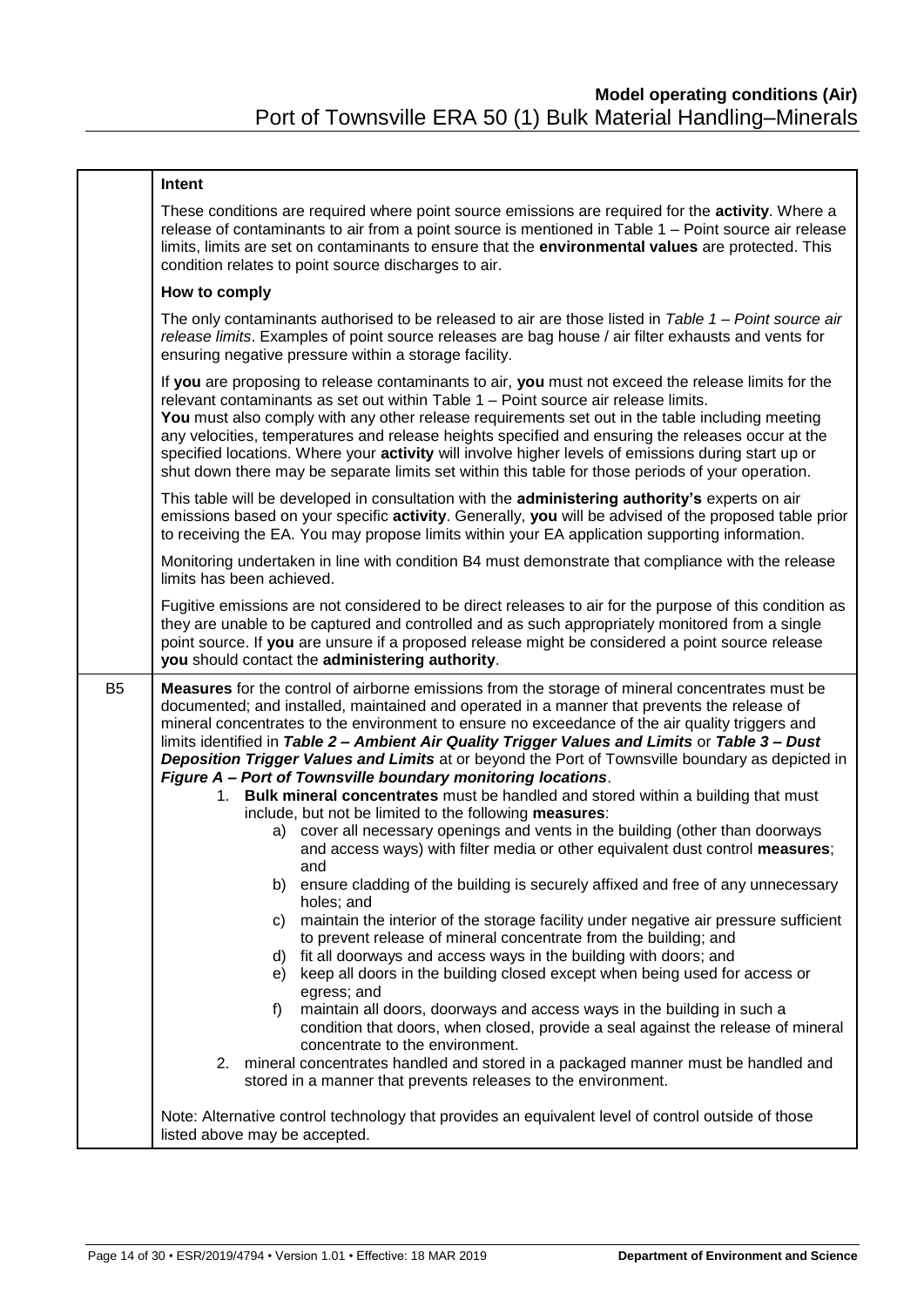|                | Intent                                                                                                                                                                                                                                                                                                                                                                                                                                                                                                                                                                                                                                                                                                                                                                                                                                                                                                                                                                                                                                                |  |  |  |  |  |
|----------------|-------------------------------------------------------------------------------------------------------------------------------------------------------------------------------------------------------------------------------------------------------------------------------------------------------------------------------------------------------------------------------------------------------------------------------------------------------------------------------------------------------------------------------------------------------------------------------------------------------------------------------------------------------------------------------------------------------------------------------------------------------------------------------------------------------------------------------------------------------------------------------------------------------------------------------------------------------------------------------------------------------------------------------------------------------|--|--|--|--|--|
|                | This condition is required to set the minimum standard for measures required to be implemented for<br>the control of releases to the environment from the storage of mineral concentrates.                                                                                                                                                                                                                                                                                                                                                                                                                                                                                                                                                                                                                                                                                                                                                                                                                                                            |  |  |  |  |  |
|                | How to comply                                                                                                                                                                                                                                                                                                                                                                                                                                                                                                                                                                                                                                                                                                                                                                                                                                                                                                                                                                                                                                         |  |  |  |  |  |
|                | You must install the measures that are specified in the condition. The installed measures must be<br>kept maintained in order to achieve their intended purpose. Operation of the measures should be in<br>accordance with manufacturer's requirements or at the instruction of an appropriately qualified<br>person. If alternative measures that provide an equivalent level of control are used then it is your<br>responsibility to ensure these measures prevent the likelihood of a release of mineral concentrates<br>to the environment. The measures must also comply with Condition A2. An example of 'packaged'<br>could be containerised product that remains fully sealed for the duration of the storage. The<br>measures must also be documented and documentation should include how the measures are to<br>be maintained and operated. The documentation should also include monitoring of performance of<br>the equipment and processes for regular review and revision of the documentation to ensure they<br>are kept up to date. |  |  |  |  |  |
| B <sub>6</sub> | Measures for the control of airborne emissions from the ship loading and ship unloading of bulk<br>mineral concentrates must be documented; and installed, maintained and operated in a manner<br>that prevents the release of mineral concentrates to the environment to ensure no exceedance of<br>the air quality triggers and limits identified in Table 2 - Ambient Air Quality Trigger Values and<br>Limits or Table 3 - Dust Deposition Trigger Values and Limits at or beyond the Port of<br>Townsville boundary as depicted in Figure A - Port of Townsville boundary monitoring<br>locations. Measures must include, but not be limited to:                                                                                                                                                                                                                                                                                                                                                                                                 |  |  |  |  |  |
|                | a) ensuring that the moisture content of the mineral concentrate is maintained as high as<br>practicable* at the point of ship loading or ship unloading; and                                                                                                                                                                                                                                                                                                                                                                                                                                                                                                                                                                                                                                                                                                                                                                                                                                                                                         |  |  |  |  |  |
|                | b) implementation of operational practices to minimise any potential reduction in mineral<br>concentrate moisture content; and                                                                                                                                                                                                                                                                                                                                                                                                                                                                                                                                                                                                                                                                                                                                                                                                                                                                                                                        |  |  |  |  |  |
|                | c) minimising the exposure of mineral concentrates to the effects of wind; and                                                                                                                                                                                                                                                                                                                                                                                                                                                                                                                                                                                                                                                                                                                                                                                                                                                                                                                                                                        |  |  |  |  |  |
|                | d) dust suppression systems** (e.g. misting sprays); and/or                                                                                                                                                                                                                                                                                                                                                                                                                                                                                                                                                                                                                                                                                                                                                                                                                                                                                                                                                                                           |  |  |  |  |  |
|                | dust control systems** (e.g. dust extraction/filtration system).<br>e)                                                                                                                                                                                                                                                                                                                                                                                                                                                                                                                                                                                                                                                                                                                                                                                                                                                                                                                                                                                |  |  |  |  |  |
|                | * Consideration for Transportable moisture limit (TML) maritime safety requirements when<br>determining practicable.                                                                                                                                                                                                                                                                                                                                                                                                                                                                                                                                                                                                                                                                                                                                                                                                                                                                                                                                  |  |  |  |  |  |
|                | ** An appropriately qualified person must design, install, test and commission all dust control and<br>dust suppression systems specific to the mineral concentrate product and for the specific method of<br>handling (e.g. grab and hopper, rotainer, ship loader). The design must take in to consideration the<br>dustiness, the Dust Extinction Moisture (DEM) level, and the dust/moisture relationship for the<br>specific mineral concentrates as determined by the relevant Australian and International Standards.                                                                                                                                                                                                                                                                                                                                                                                                                                                                                                                          |  |  |  |  |  |
|                | Note: Relevant controls a) to e) may be applied at any point within the handling stream including<br>upstream of the loading or unloading point to effectively control emissions.                                                                                                                                                                                                                                                                                                                                                                                                                                                                                                                                                                                                                                                                                                                                                                                                                                                                     |  |  |  |  |  |
|                | Intent                                                                                                                                                                                                                                                                                                                                                                                                                                                                                                                                                                                                                                                                                                                                                                                                                                                                                                                                                                                                                                                |  |  |  |  |  |
|                | This condition is required to set the minimum standard for measures required to be implemented for<br>the control of releases to the environment from the loading and unloading of vessels with mineral<br>concentrates.                                                                                                                                                                                                                                                                                                                                                                                                                                                                                                                                                                                                                                                                                                                                                                                                                              |  |  |  |  |  |
|                | How to comply                                                                                                                                                                                                                                                                                                                                                                                                                                                                                                                                                                                                                                                                                                                                                                                                                                                                                                                                                                                                                                         |  |  |  |  |  |
|                | You must install the measures that are specified in the condition. The installed measures must be<br>kept maintained in order to achieve their intended purpose. Operation of the measures should be in<br>accordance with manufacturer's requirements or at the instruction of an appropriately qualified<br>person. If alternative measures that provide an equivalent level of control are used then it is your<br>responsibility to ensure these measures prevent the likelihood of a release of mineral concentrates                                                                                                                                                                                                                                                                                                                                                                                                                                                                                                                             |  |  |  |  |  |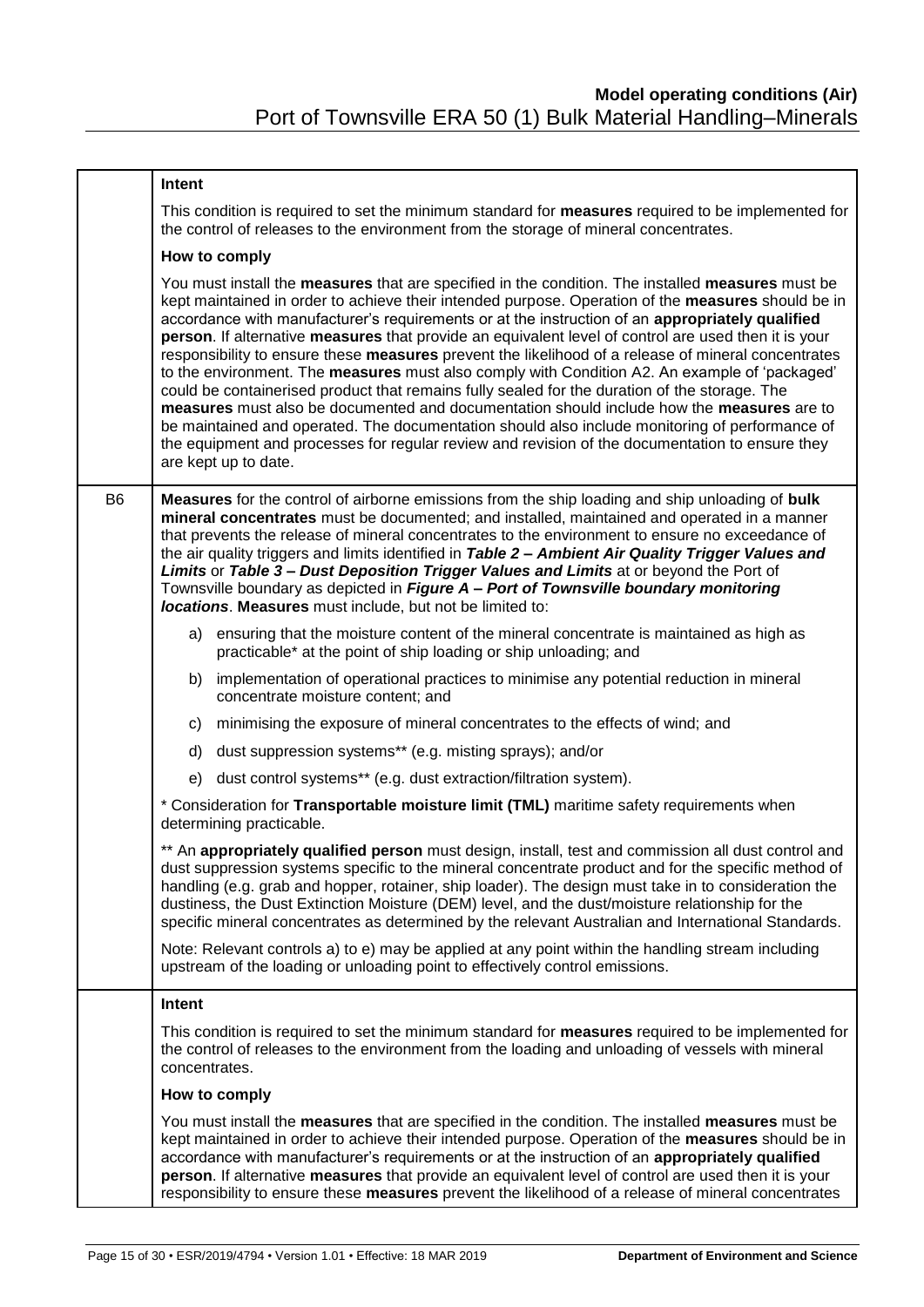|                | to the environment. The measures must also comply with Condition A2, and be documented and<br>documentation should include how the measures are to be maintained and operated. The<br>documentation should also include monitoring of performance of the equipment and processes for<br>regular review and revision of the documentation to ensure they are kept up to date.                                                                                                                                                                                                                                                                                                                                                                                                                                                                                |
|----------------|-------------------------------------------------------------------------------------------------------------------------------------------------------------------------------------------------------------------------------------------------------------------------------------------------------------------------------------------------------------------------------------------------------------------------------------------------------------------------------------------------------------------------------------------------------------------------------------------------------------------------------------------------------------------------------------------------------------------------------------------------------------------------------------------------------------------------------------------------------------|
| <b>B7</b>      | The environmental authority holder must monitor and record all quality characteristics required by<br>and in accordance with Table 2 - Ambient Air Quality Trigger Values and Limits and Table 3 - Dust<br>Deposition Trigger Values and Limits.                                                                                                                                                                                                                                                                                                                                                                                                                                                                                                                                                                                                            |
|                | Intent                                                                                                                                                                                                                                                                                                                                                                                                                                                                                                                                                                                                                                                                                                                                                                                                                                                      |
|                | This condition is to ensure monitoring of the ambient air environment is undertaken to ensure that<br>the environment isn't being harmed from point source and/or fugitive releases of contaminants to<br>the environment. This condition refers to the parameters to be monitored, units of measurement, the<br>locations where monitoring must take place and required monitoring frequency as required by Table<br>2 and Table 3.                                                                                                                                                                                                                                                                                                                                                                                                                        |
|                | An appropriately qualified person(s) must undertake the monitoring in accordance with condition<br>A3 to ensure that monitoring is carried out by people with relevant experience and expertise and<br>that monitoring results are reliable. Relevant guidelines, Australian standards, or other documents<br>relating to the monitoring will be listed in the associated tables and any associated monitoring<br>protocols (such as instrumentation requirements and sampling techniques) must also be adhered to.                                                                                                                                                                                                                                                                                                                                         |
|                | How to comply                                                                                                                                                                                                                                                                                                                                                                                                                                                                                                                                                                                                                                                                                                                                                                                                                                               |
|                | You must ensure that appropriately qualified person(s) undertake the monitoring, records the<br>results and undertakes any interpretation of the results. You should check the qualifications and<br>experience of the person(s), and satisfy yourself that they are qualified to carry out the monitoring,<br>recording and interpretation. In regards to laboratory analyses, it can be assumed that an<br>appropriately qualified person(s) is performing the analyses where NATA accreditation for the<br>required tests is current.                                                                                                                                                                                                                                                                                                                    |
|                | You must ensure that an appropriately qualified person(s) monitors the parameters at the<br>specific monitoring locations listed in the table. When undertaking the monitoring, you must ensure<br>that the appropriately qualified person(s) conducts the sampling at the correct location, records<br>the results in the correct unit of measurement, and calculates the test values over the correct<br>averaging period (where relevant). For example, dust deposition (insoluble solids) must be sampled<br>in mg/m <sup>2</sup> /day units and be based on a 30 day average. You must ensure that the monitoring is<br>undertaken at the frequency prescribed in the table.                                                                                                                                                                           |
|                | Any monitoring should be carried out in accordance with any relevant best practice guideline or<br>other relevant standards as per the associated monitoring requirements listed in the relevant table<br>footnotes. Monitoring includes sampling that also extends to the handling, storage, transportation,<br>verification and quality assurance of the condition of the samples upon arrival at the testing<br>laboratory.                                                                                                                                                                                                                                                                                                                                                                                                                              |
| B <sub>8</sub> | The activity must not cause or contribute to any exceedance of the air quality limits identified in<br>Table 2 – Ambient Air Quality Trigger Values and Limits or Table 3 – Dust Deposition Trigger<br>Values and Limits at or beyond the Port of Townsville boundary as depicted in Figure A - Port of<br>Townsville boundary monitoring locations.                                                                                                                                                                                                                                                                                                                                                                                                                                                                                                        |
|                | Intent                                                                                                                                                                                                                                                                                                                                                                                                                                                                                                                                                                                                                                                                                                                                                                                                                                                      |
|                | This condition is to ensure that environmental values are met from point source and fugitive<br>releases to air from all mineral concentrate and bulk materials handling activities within the Port of<br>Townsville. As there are multiple operators undertaking the activity within the Port of Townsville,<br>each individual operator must manage their activities to ensure the limits in the tables are met. If an<br>individual operator was operating within the relevant measurement period (e.g. within a three month<br>rolling period) and included mineral concentrates that contain the quality characteristic of the limit<br>that was exceeded (e.g. lead concentrate) then the onus is on the individual operator to determine<br>if their activities contributed to the exceedance. Culpability will be determined in accordance with the |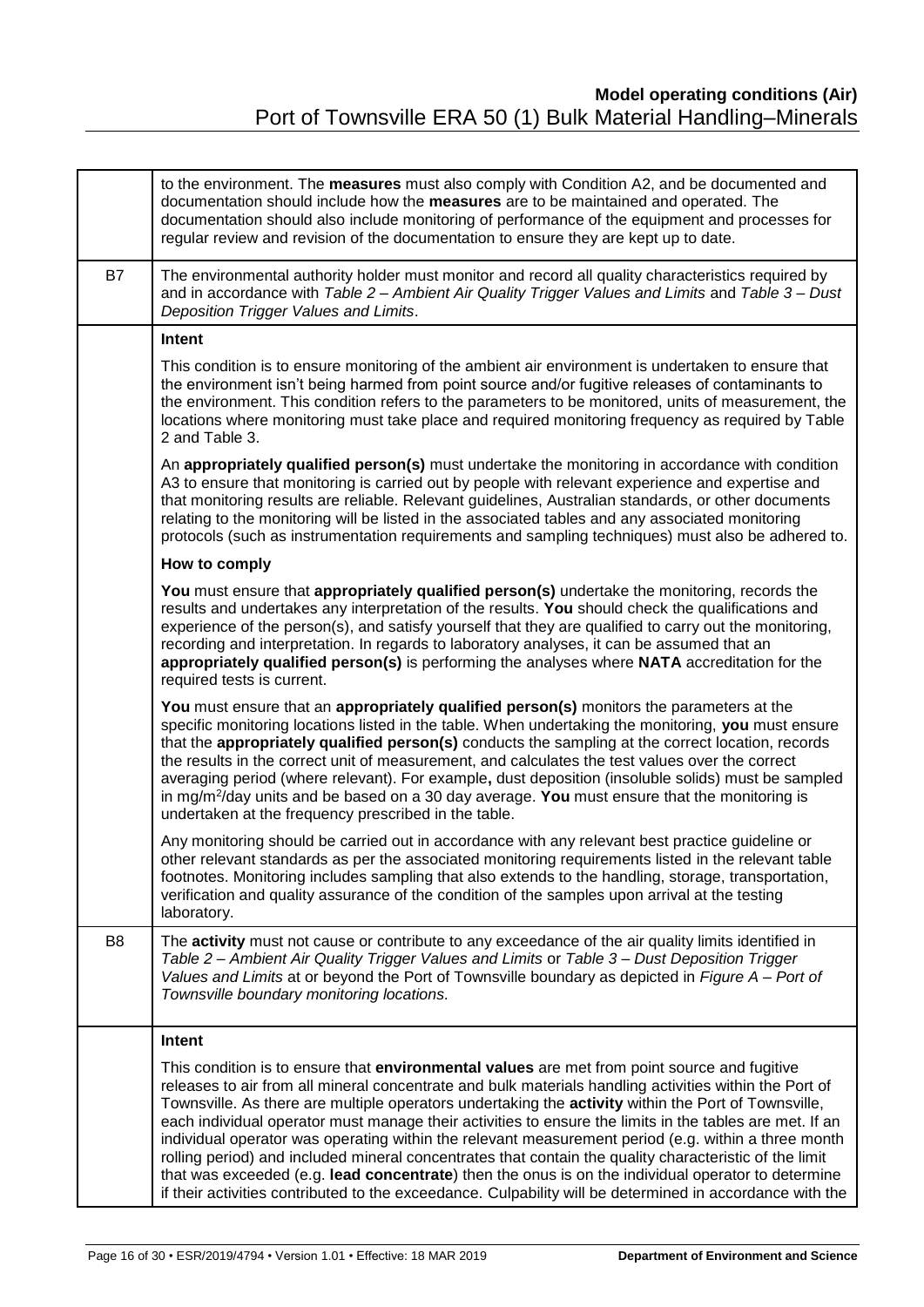administering authorities *Enforcement Guidelines* based on the level of contribution made to an exceedance.

#### **How to comply**

You must not cause or contribute to an exceedance of the air quality limits specified in the tables at or beyond the boundary of the Port of Townsville as depicted in Figure A.

| Table 2: Ambient Air Quality Trigger Values and Limits |  |  |  |
|--------------------------------------------------------|--|--|--|
|                                                        |  |  |  |

| Quality<br><b>Characteristic</b>                                                                | Limit type/<br>measurement<br>period                               | <b>Monitoring</b><br>equipment                                      | <b>Monitoring</b><br>frequency | <b>Monitoring</b><br>locations $[\bar{7}]$                                                                                                                                                                                                                                          | <b>Trigger</b><br>level | Air quality<br>limit         |
|-------------------------------------------------------------------------------------------------|--------------------------------------------------------------------|---------------------------------------------------------------------|--------------------------------|-------------------------------------------------------------------------------------------------------------------------------------------------------------------------------------------------------------------------------------------------------------------------------------|-------------------------|------------------------------|
| Particulate<br>Matter less than<br>10 $\mu$ m in<br>aerodynamic<br>diameter (PM <sub>10</sub> ) | <b>Rolling 24</b><br>hour average<br>based on one<br>hour averages | Tapered<br>Element<br>Oscillating<br>Microbalance<br>$(TEOM)^{[3]}$ | Continuous <sup>[6]</sup>      | At minimum,<br>monitoring must<br>be carried out<br>concurrently at<br>three $(3)$<br>locations,<br>including the<br>locations<br>indicated in<br>Figure A or any<br>alternative<br>location <sup>[7]</sup><br>agreed to in<br>writing by the<br>administering<br>authority.        | <b>NA</b>               | 50 µg/m <sup>3 [1] [8]</sup> |
|                                                                                                 | Calendar year<br>average                                           | Tapered<br>Element<br>Oscillating<br>Microbalance<br>$(TEOM)^{[3]}$ | Continuous <sup>[6]</sup>      | At minimum,<br>monitoring must<br>be carried out<br>concurrently at<br>three $(3)$<br>locations,<br>including the<br><b>locations</b><br>indicated in<br>Figure A or any<br>alternative<br>location <sup>[7]</sup><br>agreed to in<br>writing by the<br>administering<br>authority. | <b>NA</b>               | 25 µg/m <sup>3[8]</sup>      |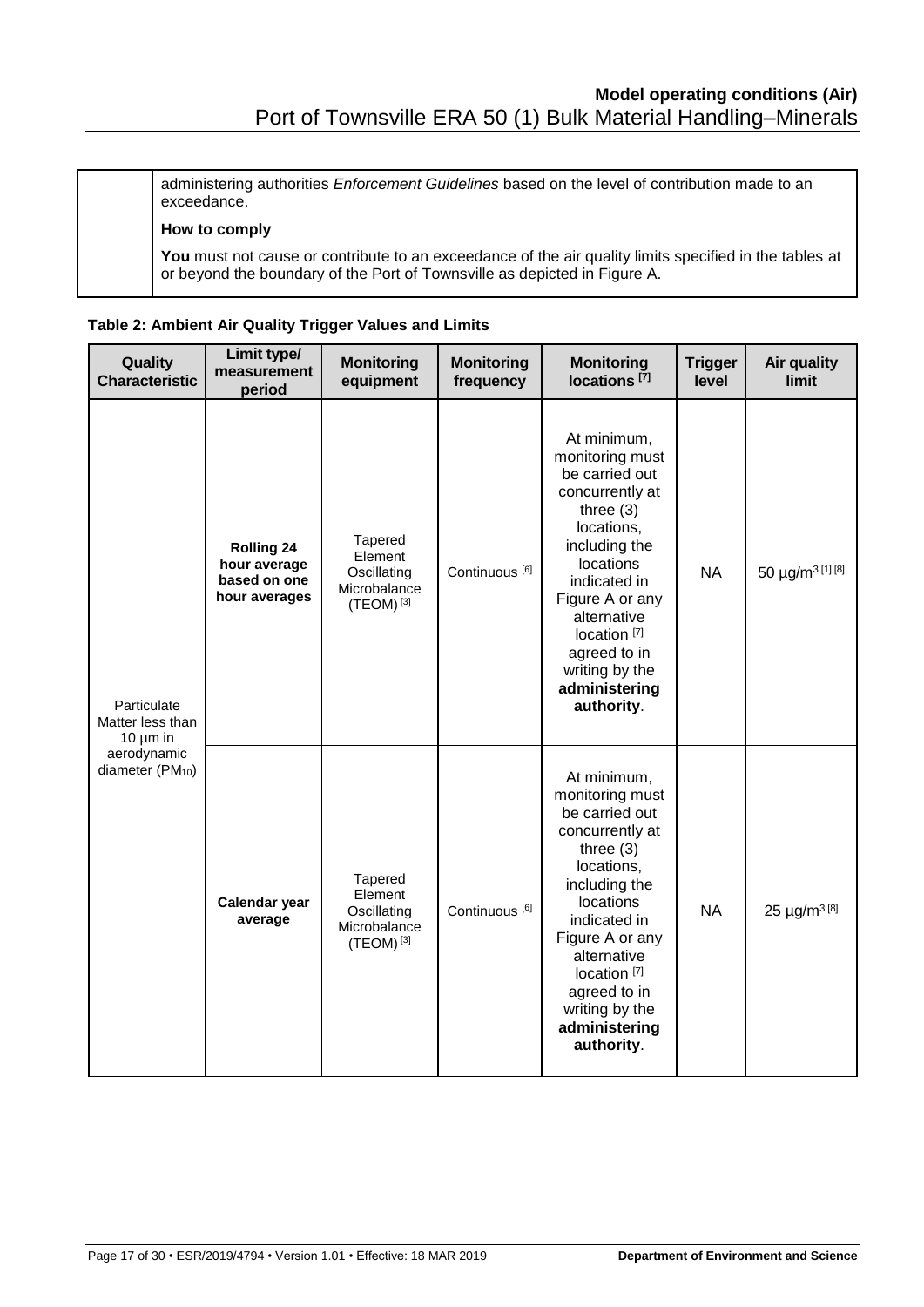# **Model operating conditions (Air)**

|  | Port of Townsville ERA 50 (1) Bulk Material Handling-Minerals |
|--|---------------------------------------------------------------|
|--|---------------------------------------------------------------|

| Quality<br><b>Characteristic</b>                                                              | Limit type/<br>measurement<br>period                               | <b>Monitoring</b><br>equipment                                           | <b>Monitoring</b><br>frequency | <b>Monitoring</b><br>locations <sup>[7]</sup>                                                                                                                                                                                                                                                                               | <b>Trigger</b><br>level                | <b>Air quality</b><br>limit         |
|-----------------------------------------------------------------------------------------------|--------------------------------------------------------------------|--------------------------------------------------------------------------|--------------------------------|-----------------------------------------------------------------------------------------------------------------------------------------------------------------------------------------------------------------------------------------------------------------------------------------------------------------------------|----------------------------------------|-------------------------------------|
| Total<br>suspended<br>particulate<br>matter (TSP)                                             | <b>Rolling 24</b><br>hour average<br>based on one<br>hour averages | Tapered<br>Element<br>Oscillating<br>Microbalance<br>TEOM <sup>[3]</sup> | Continuous <sup>[6]</sup>      | At minimum,<br>monitoring must<br>be carried out<br>concurrently at<br>the two locations<br>1 and 2 as<br>depicted on<br>figure A<br>locations,<br>including the<br>locations<br>indicated in<br>Figure A or any<br>alternative<br>location <sup>[7]</sup><br>agreed to in<br>writing by the<br>administering<br>authority. | 100<br>$\mu$ g/m <sup>3</sup><br>$[2]$ | <b>NA</b>                           |
|                                                                                               | Calendar year<br>average                                           | High Volume<br>Air Sampler<br>(HVAS)                                     | One in<br>every six<br>days    | At minimum,<br>monitoring must<br>be carried out<br>concurrently at<br>three $(3)$<br>locations,<br>including the<br>locations<br>indicated in<br>Figure A or any<br>alternative<br>location <sup>[7]</sup><br>agreed to in<br>writing by the<br>administering<br>authority.                                                | <b>NA</b>                              | 90 $\mu$ g/m <sup>3[1]</sup>        |
| Arsenic and its<br>compounds<br>measured as<br>the total metal<br>content in PM10<br>fraction | Calendar year<br>average                                           | <b>High Volume</b><br>Air Sampler<br>(HVAS)                              | One in every<br>six days       | At minimum,<br>monitoring must<br>be carried out<br>concurrently at<br>three $(3)$<br>locations,<br>including the<br>locations<br>indicated in<br>Figure A or any<br>alternative<br>location <sup>[7]</sup><br>agreed to in<br>writing by the<br>administering<br>authority.                                                | <b>NA</b>                              | 0.006 $\mu$ g/m <sup>3</sup><br>[1] |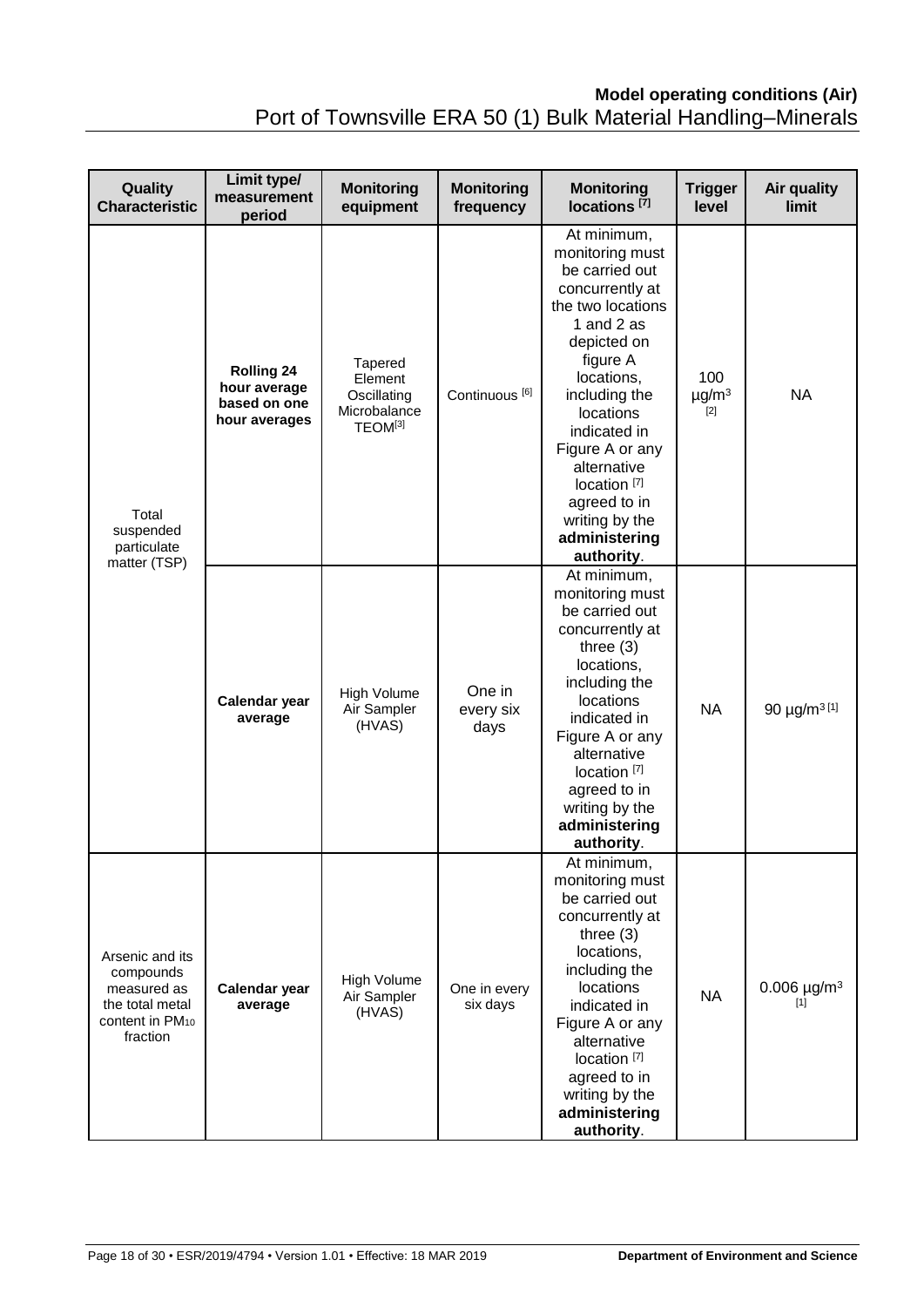## **Model operating conditions (Air)** Port of Townsville ERA 50 (1) Bulk Material Handling–Minerals

| Quality<br><b>Characteristic</b>                                                                          | Limit type/<br>measurement<br>period                               | <b>Monitoring</b><br>equipment                  | <b>Monitoring</b><br>frequency | <b>Monitoring</b><br>locations <sup>[7]</sup>                                                                                                                                                                                                                                | <b>Trigger</b><br>level                 | <b>Air quality</b><br>limit |
|-----------------------------------------------------------------------------------------------------------|--------------------------------------------------------------------|-------------------------------------------------|--------------------------------|------------------------------------------------------------------------------------------------------------------------------------------------------------------------------------------------------------------------------------------------------------------------------|-----------------------------------------|-----------------------------|
| Cadmium and<br>its compounds<br>measured as<br>the total metal<br>content in PM <sub>10</sub><br>fraction | Calendar year<br>average                                           | High Volume<br>Air Sampler<br>(HVAS)            | One in every<br>six days       | At minimum,<br>monitoring must<br>be carried out<br>concurrently at<br>three $(3)$<br>locations,<br>including the<br>locations<br>indicated in<br>Figure A or any<br>alternative<br>location <sup>[7]</sup><br>agreed to in<br>writing by the<br>administering<br>authority. | <b>NA</b>                               | $0.005 \mu g/m^3$ [1]       |
| Copper and its<br>compounds                                                                               | <b>Rolling 24</b><br>hour average<br>based on one<br>hour averages | Continuous<br>Metals<br>Analyser <sup>[5]</sup> | Continuous<br>[6]              | At minimum,<br>monitoring must<br>be carried out<br>concurrently at<br>the two locations<br>1 and 2 as<br>depicted on<br>figure A or any<br>alternative<br>locations <sup>[7]</sup><br>agreed to in<br>writing by the<br>administering<br>authority.                         | 5<br>$\mu$ g/m $3$<br>$[2]$             | <b>NA</b>                   |
| Lead and its<br>compounds                                                                                 | <b>Rolling 24</b><br>hour average<br>based on one<br>hour averages | Continuous<br>Metals Analyser<br>[5]            | Continuous <sup>[6]</sup>      | At minimum,<br>monitoring must<br>be carried out<br>concurrently at<br>the two locations<br>1 and 2 as<br>depicted on<br>figure A or any<br>alternative<br>locations <sup>[7]</sup><br>agreed to in<br>writing by the<br>administering<br>authority.                         | 0.65<br>$\mu$ g/m <sup>3</sup><br>$[4]$ | <b>NA</b>                   |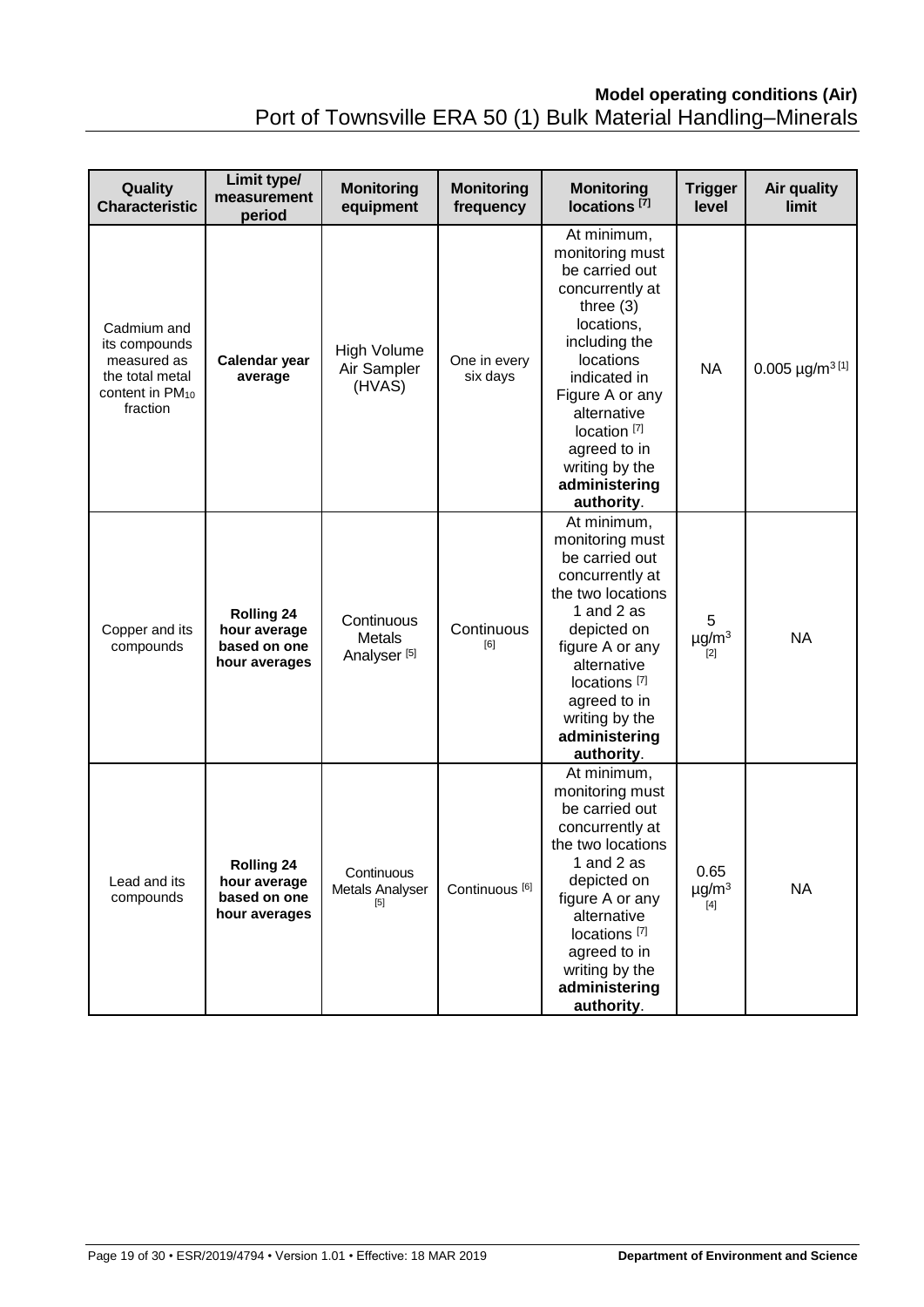# **Model operating conditions (Air)**

Port of Townsville ERA 50 (1) Bulk Material Handling–Minerals

| Quality<br><b>Characteristic</b>                                                                                         | Limit type/<br>measurement<br>period                                       | <b>Monitoring</b><br>equipment       | <b>Monitoring</b><br>frequency | <b>Monitoring</b><br>locations <sup>[7]</sup>                                                                                                                                                                                                                                | <b>Trigger</b><br>level              | Air quality<br>limit    |
|--------------------------------------------------------------------------------------------------------------------------|----------------------------------------------------------------------------|--------------------------------------|--------------------------------|------------------------------------------------------------------------------------------------------------------------------------------------------------------------------------------------------------------------------------------------------------------------------|--------------------------------------|-------------------------|
| Lead and its<br>compounds<br>measured as<br>the total metal<br>content in<br>total<br>suspended<br>particulates<br>(TSP) | <b>Rolling three</b><br>month<br>average based<br>on one month<br>averages | High Volume<br>Air Sampler<br>(HVAS) | One in every<br>six days       | At minimum,<br>monitoring must<br>be carried out<br>concurrently at<br>three $(3)$<br>locations,<br>including the<br>locations<br>indicated in<br>Figure A or any<br>alternative<br>location <sup>[7]</sup><br>agreed to in<br>writing by the<br>administering<br>authority. | 0.3<br>$\mu$ g/m <sup>3</sup><br>[4] | $0.5 \mu g/m^3$ [1]     |
|                                                                                                                          | <b>Rolling 12</b><br>month<br>average based<br>on one month<br>averages    | High Volume<br>Air Sampler<br>(HVAS) | One in every<br>six days       | At minimum,<br>monitoring must<br>be carried out<br>concurrently at<br>three $(3)$<br>locations,<br>including the<br>locations<br>indicated in<br>Figure A or any<br>alternative<br>location <sup>[7]</sup><br>agreed to in<br>writing by the<br>administering<br>authority. | 0.25<br>$\mu$ g/m <sup>3</sup>       | $0.5 \mu g/m^3$         |
|                                                                                                                          | Calendar<br>year average                                                   | High Volume<br>Air Sampler<br>(HVAS) | One in every<br>six days       | At minimum,<br>monitoring must<br>be carried out<br>concurrently at<br>three $(3)$<br>locations,<br>including the<br>locations<br>indicated in<br>Figure A or any<br>alternative<br>location <sup>[7]</sup><br>agreed to in<br>writing by the<br>administering<br>authority. | <b>NA</b>                            | $0.5 \,\mu g/m^{3}$ [1] |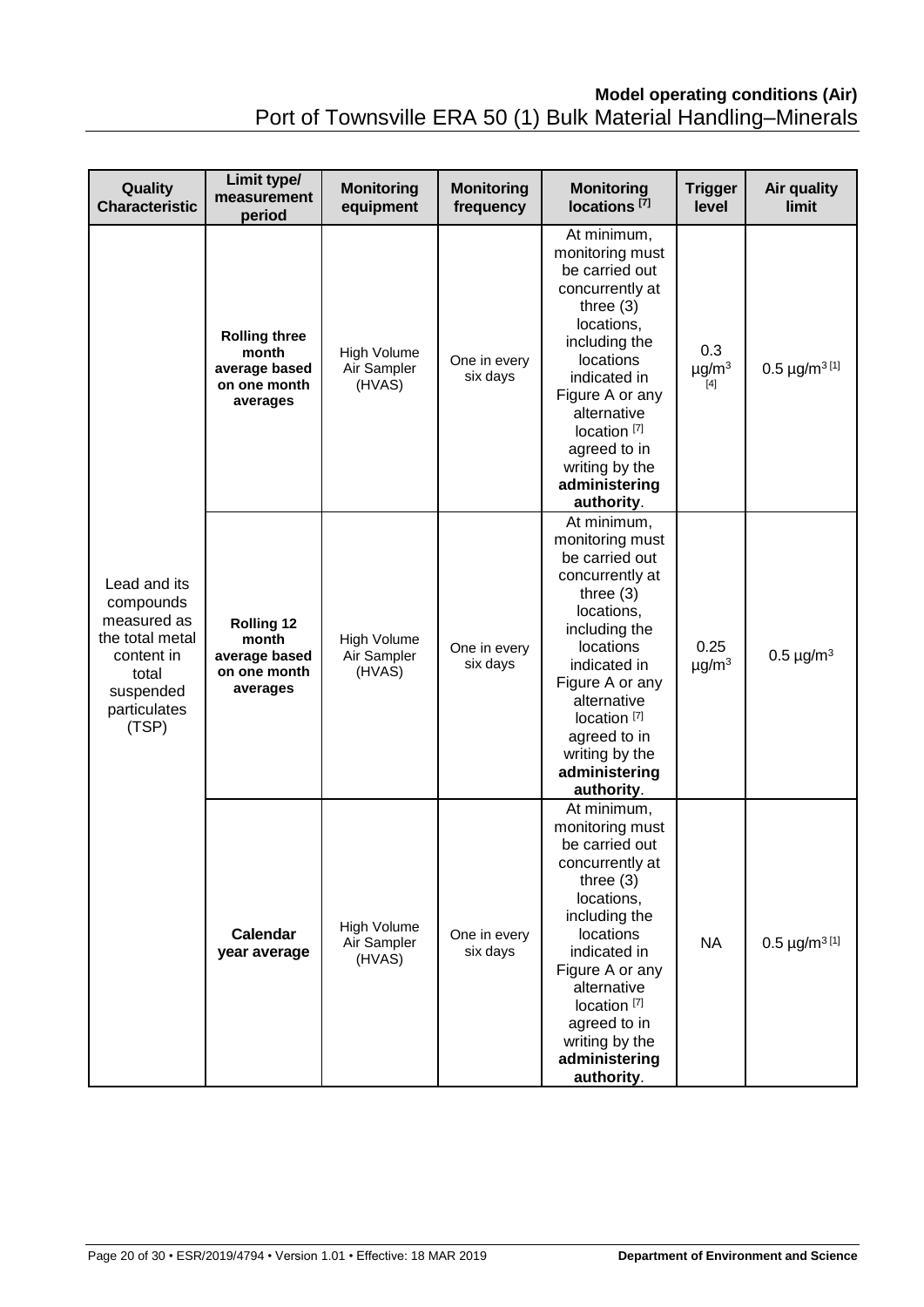### **Model operating conditions (Air)** Port of Townsville ERA 50 (1) Bulk Material Handling–Minerals

| Quality<br><b>Characteristic</b>                                                                         | Limit type/<br>measurement<br>period                               | <b>Monitoring</b><br>equipment              | <b>Monitoring</b><br>frequency | <b>Monitoring</b><br>$locations$ <sup>[7]</sup>                                                                                                                                                                                                                              | <b>Trigger</b><br>level                | <b>Air quality</b><br>limit |
|----------------------------------------------------------------------------------------------------------|--------------------------------------------------------------------|---------------------------------------------|--------------------------------|------------------------------------------------------------------------------------------------------------------------------------------------------------------------------------------------------------------------------------------------------------------------------|----------------------------------------|-----------------------------|
| Nickel and its<br>compounds<br>measured as<br>the total metal<br>content in PM <sub>10</sub><br>fraction | Calendar year<br>average                                           | <b>High Volume</b><br>Air Sampler<br>(HVAS) | One in every<br>six days       | At minimum,<br>monitoring must<br>be carried out<br>concurrently at<br>three $(3)$<br>locations,<br>including the<br>locations<br>indicated in<br>Figure A or any<br>alternative<br>location <sup>[7]</sup><br>agreed to in<br>writing by the<br>administering<br>authority. | <b>NA</b>                              | $0.02 \mu g/m^3$ [1]        |
| Nickel and its<br>compounds                                                                              | <b>Rolling 24</b><br>hour average<br>based on one<br>hour averages | Continuous<br>Metals Analyser<br>[5]        | Continuous <sup>[6]</sup>      | At minimum,<br>monitoring must<br>be carried out<br>concurrently at<br>the two locations<br>1 and 2 as<br>depicted on<br>figure A or any<br>alternative<br>locations <sup>[7]</sup><br>agreed to in<br>writing by the<br>administering<br>authority.                         | 0.2<br>$\mu$ g/m <sup>3</sup><br>$[2]$ | <b>NA</b>                   |
| Zinc and its<br>compounds                                                                                | <b>Rolling 24</b><br>hour average<br>based on one<br>hour averages | Continuous<br>Metals Analyser<br>[5]        | Continuous <sup>[6]</sup>      | At minimum,<br>monitoring must<br>be carried out<br>concurrently at<br>the two locations<br>1 and 2 as<br>depicted on<br>figure A or any<br>alternative<br>locations <sup>[7]</sup><br>agreed to in<br>writing by the<br>administering<br>authority.                         | 12<br>$\mu$ g/m <sup>3</sup><br>$[2]$  | <b>NA</b>                   |

[1] Limits based on Environmental Protection (Air) Policy 2019.

[2] Department of Environment and Science trigger based on a no worsening effect on the air environment from the **activity**. [3] A non TEOM instrument may be used if it can be demonstrated to meet equivalent detection limits and measurement accuracy. If a conversion factor is necessary to enable interpretation of data against HVAS results, this must be provided to the **administering authority** on request.

[4] Trigger is based on the *Ambient Air Lead Guideline Value Derivation for Glencore's Port of Townsville Operations* report dated 19 January 2017.

[5] An example of a Continuous Metals Analyser is an X-ray Fluorescence (XRF) method analyser such as an *X-act* or similar provided it uses a Total Suspended Particulates inlet.

[6] Continuous monitoring is monitoring that captures data equal to at least 75 percent of the total possible data required in any period (excluding during natural disaster events such as cyclones) of:

a. twelve (12) calendar months; and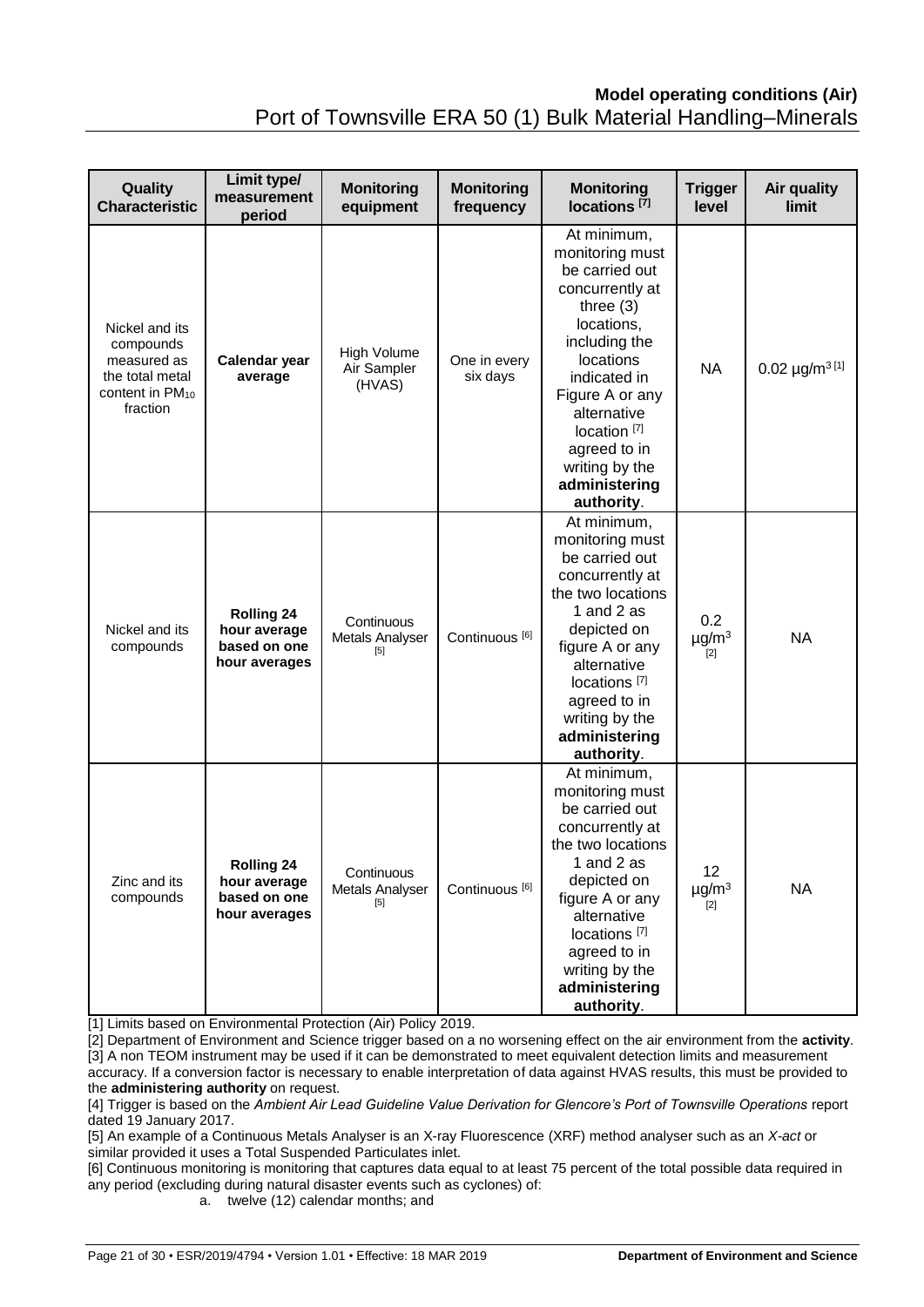- b. three (3) calendar months; and
- c. twenty four (24) hours.

[7] Locations must be representative of actual operating and meteorological conditions for the sample frequency period.

[8] The **administering authority** will give due consideration to natural events (such as bushfires, dust storms, and cyclones) when determining compliance with this limit.

Associated monitoring requirements

- 1. All monitoring devices must be effectively calibrated and maintained in accordance with the manufacturer's instructions and/or relevant Australian Standard.
- 2. Air monitoring must be in accordance with the current edition of the **administering authority**'s Air Quality Sampling Manual.
- 3. Monitoring and sample analysis must be in accordance with the most recent edition of the following:
	- a) Australian Standard AS/NZS 3580.1.1 Methods for siting and analysis of ambient air. Part 1.1: Guide to siting air monitoring equipment;
	- b) Australian Standard AS/NZ 3580.9.3- Methods for sampling and analysis of ambient air Method 9.3: Determination of suspended particulate matter—Total suspended particulate matter (TSP)—High volume sampler gravimetric method:
	- c) Australian Standard AS 3580.9.6 'Ambient air Particulate matter Determination of suspended particulate PM10 high-volume sampler with size-selective inlet -Gravimetric method;
	- d) Australian Standard AS3580.9.15 'Methods for sampling and analysis of ambient air Determination of suspended particulate matter - Particulate metals high or low volume sampler gravimetric collection - Inductively coupled plasma (ICP) spectrometric method'
	- e) Australian Standard AS/NZS 3580.10.1 Methods for sampling and analysis of ambient air. Method 10.1: Determination of particulate matter-Deposited matter-Gravimetric method; and
	- f) Any alternative method of monitoring which may be permitted by the 'Air Quality Sampling Manual' as published from time to time by the **administering authority**.

| Quality<br>Characteristic <sup>[1]</sup>                  | <b>Limit type/measurement</b><br>period | <b>Monitoring</b><br>frequency | <b>Monitoring</b><br><b>locations</b>                                                 | <b>Trigger level</b>            |
|-----------------------------------------------------------|-----------------------------------------|--------------------------------|---------------------------------------------------------------------------------------|---------------------------------|
| Arsenic and its<br>compounds as<br>arsenic <sup>[2]</sup> | Calendar year average                   | Monthly                        | At minimum,<br>monitoring must be<br>carried out                                      | 4 $\mu$ g/m <sup>2</sup> /day   |
| Cadmium and its<br>compounds as<br>cadmium <sup>[2]</sup> | Calendar year average                   | Monthly                        | concurrently at<br>three (3) locations,<br>including the                              | 2 $\mu$ g/m <sup>2</sup> /day   |
| Lead and its<br>compounds as lead<br>121                  | Calendar year average                   | Monthly                        | locations indicated<br>in Figure A or any                                             | 100 $\mu$ g/m <sup>2</sup> /day |
| Dust deposition (total<br>insoluble matter)               | Monthly average                         | Monthly                        | alternative location<br>agreed to in writing<br>by the<br>administering<br>authority. | 120 mg/m $^{2}$ /day            |

#### **Table 3: Dust Deposition Trigger Values and Limits.**

[1] Australian Standard AS/NZS 3580.10.1 - Methods for sampling and analysis of ambient air. Method 10.1: Determination of particulate matter-Deposited matter-Gravimetric method

[2] Metal analysis is to be carried out in accordance with the methodology in appendix A of AS/NZS3580.10.1.

#### **Intent**

The trigger levels and air quality limits for contaminants are set to ensure that potential impacts to the air environment are managed, that the air quality is maintained within, and at the boundary of, the Port of Townsville, and that the **environmental values** are protected.

The trigger levels and limits in the table have been developed in consultation with the **administering authority's** experts on air emissions based on the specific **activity** and historical emissions data. Consultation with other EA holders that conducted the **activity** at the time of writing this document was also carried out to develop the triggers and limits. Agreement was reached between these EA holders and the **administering authority** in relation to these triggers and limits.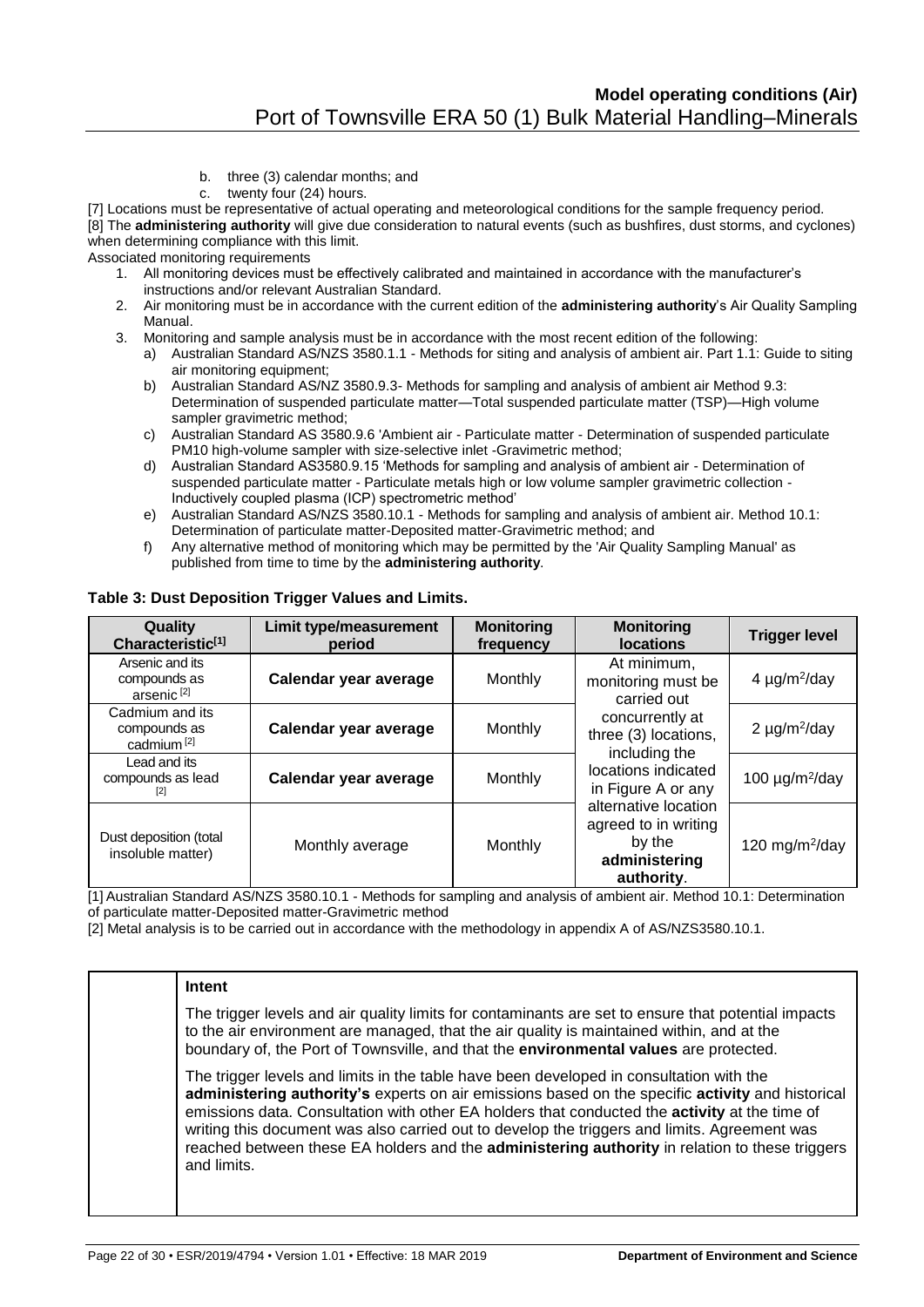|                | How to comply                                                                                                                                                                                                                                                                                                                                                                                                                                                                                                                                                                                                                                        |
|----------------|------------------------------------------------------------------------------------------------------------------------------------------------------------------------------------------------------------------------------------------------------------------------------------------------------------------------------------------------------------------------------------------------------------------------------------------------------------------------------------------------------------------------------------------------------------------------------------------------------------------------------------------------------|
|                | You must not cause or contribute to an exceedance of the air quality limits specified in the<br>tables at or beyond the boundary of the Port of Townsville as depicted in Figure A.                                                                                                                                                                                                                                                                                                                                                                                                                                                                  |
|                | You must respond to any exceedance of a trigger level specified in the tables in accordance with<br>B12.                                                                                                                                                                                                                                                                                                                                                                                                                                                                                                                                             |
|                | The monitoring of compliance against the limits specified must be undertaken in accordance<br>with the footnotes and associated requirements.                                                                                                                                                                                                                                                                                                                                                                                                                                                                                                        |
|                | You must undertake an appropriate monitoring program which meets the requirements of<br>condition B7 to ensure compliance with the limits and that ensures triggers are responded to in<br>accordance with B12.                                                                                                                                                                                                                                                                                                                                                                                                                                      |
| B <sub>9</sub> | The environmental authority holder must ensure all continuous monitoring results required by<br>the conditions of this environmental authority are reviewed regularly during bulk mineral<br>concentrate ship loading and ship unloading to ensure compliance with condition B8.                                                                                                                                                                                                                                                                                                                                                                     |
|                | Intent                                                                                                                                                                                                                                                                                                                                                                                                                                                                                                                                                                                                                                               |
|                | This condition requires you to review continuous monitoring data regularly during handling of<br>mineral concentrates so that operational intervention can be enacted if monitoring indicates an<br>exceedance of a trigger of limit is approaching.                                                                                                                                                                                                                                                                                                                                                                                                 |
|                | How to comply                                                                                                                                                                                                                                                                                                                                                                                                                                                                                                                                                                                                                                        |
|                | You must review the continuous monitoring results at a frequency regularly enough to ensure<br>that your activities do not cause or contribute to an exceedance of an air quality limit as<br>stipulated in Tables 2 and 3.                                                                                                                                                                                                                                                                                                                                                                                                                          |
| <b>B10</b>     | By 31 March each year, the environmental authority holder must have an appropriately<br>qualified person produce a report that, as a minimum:<br>1. determines whether compliance with Condition B8 has been achieved for the<br>previous calendar year; and<br>2. provides a review of the effectiveness of the monitoring program* required by<br>Condition B13.                                                                                                                                                                                                                                                                                   |
|                | *Note - a collective review under the collaborative Port of Townsville monitoring program may be<br>used to satisfy this requirement.                                                                                                                                                                                                                                                                                                                                                                                                                                                                                                                |
|                | Intent                                                                                                                                                                                                                                                                                                                                                                                                                                                                                                                                                                                                                                               |
|                | This condition ensures that an appropriately qualified person annually reviews the activities<br>that occurred during the previous calendar year and determines whether compliance with the air<br>quality limits was achieved. The appropriately qualified person must also review the<br>monitoring program for its effectiveness in monitoring for compliance with the conditions of the<br>EA. The report produced should include details of the determinations and reviews and any<br>recommendations for improvements to the monitoring program and/or additional measures for<br>ensuring compliance with the air quality limits is achieved. |
|                | How to comply                                                                                                                                                                                                                                                                                                                                                                                                                                                                                                                                                                                                                                        |
|                | You must arrange for an appropriately qualified person to produce a report by the due date<br>annually to address the requirements of the condition.<br>A report must be produced by an appropriately qualified person stating whether or not<br>compliance with condition B8 has been achieved. The report should include the findings of this<br>determination and the findings of the review of the effectiveness of the monitoring program.<br>If compliance has not been achieved then you must notify the administering authority in<br>accordance with condition A8 if notification has not already occurred.                                 |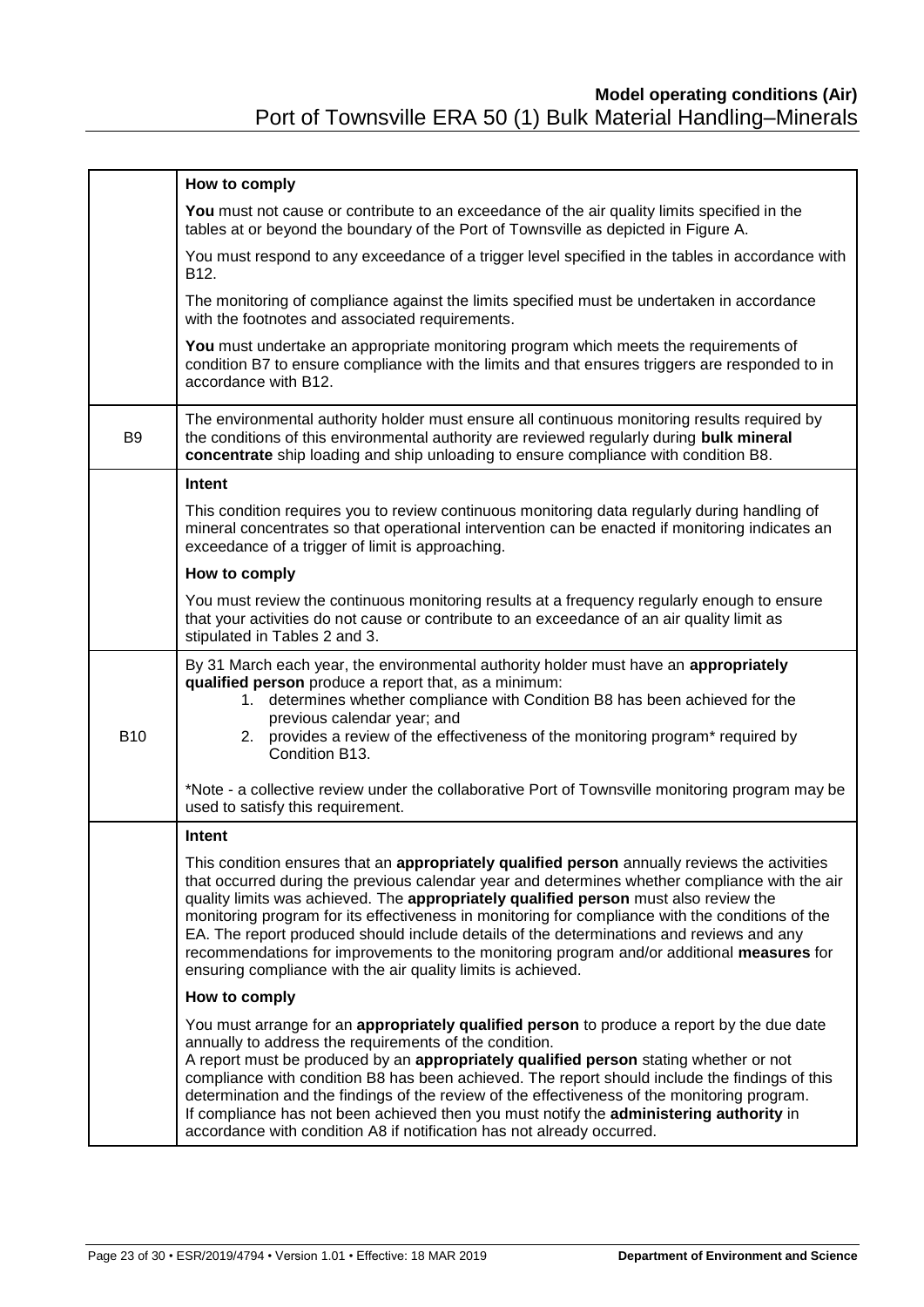| <b>B11</b> | Prior to any significant increase in the amount of any lead containing product handled, the<br>environmental authority holder must have an appropriately qualified person model <sup>#</sup> the<br>predicted emissions to air and determine the impacts of the increase on air quality with specific<br>consideration given to:<br>1. The cumulative impacts of the increase; and<br>2. The ambient air quality trigger values and limits identified in Table 2 - Ambient Air<br>Quality Trigger Values and Limits and Table 3 - Dust Deposition Trigger Values and<br>Limits.<br># An air model that encompasses the entire Port of Townsville air shed incorporating the |
|------------|-----------------------------------------------------------------------------------------------------------------------------------------------------------------------------------------------------------------------------------------------------------------------------------------------------------------------------------------------------------------------------------------------------------------------------------------------------------------------------------------------------------------------------------------------------------------------------------------------------------------------------------------------------------------------------|
|            | increase may be used to satisfy this requirement.                                                                                                                                                                                                                                                                                                                                                                                                                                                                                                                                                                                                                           |
|            | Intent                                                                                                                                                                                                                                                                                                                                                                                                                                                                                                                                                                                                                                                                      |
|            | This condition is to ensure any impacts to the air environment that may result from any changes<br>in operations involving lead containing products are identified, considered and addressed prior<br>to the change being implemented through modelling the potential impacts to air. Air modelling<br>must consider cumulative impacts on the Townsville air shed and ensure the EA holder can<br>continue to meet the ambient air quality triggers and limits.                                                                                                                                                                                                            |
|            | Current EA holders (at the time of writing this document) are not required to have an<br>appropriately qualified person model the air emissions from the current activity provided they<br>do not significantly increase handling of lead containing products (definitions for significant<br>increase and lead containing product are provided in the definitions section) from those<br>handled in the previous five (5) consecutive calendar years or a model has been developed for a<br>volume greater than that currently being handled (as per the definition for significant increase).                                                                             |
|            | Examples:                                                                                                                                                                                                                                                                                                                                                                                                                                                                                                                                                                                                                                                                   |
|            | 1. If you handled a total of 120,000 tonnes of lead containing products in the last<br>calendar year but two years ago you handled 200.000 tonnes in that calendar year you<br>are not required to model the predicted emissions if you do not exceed 220,000 tonnes<br>per year (i.e. less than 10% increase in volume from that previously handled in the<br>previous consecutive five years).                                                                                                                                                                                                                                                                            |
|            | 2. If you had not handled over a total of 150,000 tonnes per year in any of the previous 5<br>years of lead containing products but you have modelled the predicted emissions from<br>300,000 tonnes of lead containing products, then this condition is not triggered unless<br>you intend on handling greater than 300,000 tonnes of lead containing products per<br>year.                                                                                                                                                                                                                                                                                                |
|            | However, if you have only handled a lead containing product with a low percentage of<br>lead by weight and intend on replacing this product with a lead containing product with<br>a high percentage of lead by weight then the predicted emissions should be modelled to<br>ensure you can meet the conditions of the EA.                                                                                                                                                                                                                                                                                                                                                  |
|            | However, you may consider modelling the impacts from the current activities to ensure you are<br>able to meet the other conditions of the EA.                                                                                                                                                                                                                                                                                                                                                                                                                                                                                                                               |
|            | New operators seeking an EA will need to demonstrate through an air model that they will be<br>able to meet the ambient air quality triggers and limits within their application for the EA.                                                                                                                                                                                                                                                                                                                                                                                                                                                                                |
|            | How to comply                                                                                                                                                                                                                                                                                                                                                                                                                                                                                                                                                                                                                                                               |
|            | Potential impacts from an <b>activity</b> that involves lead containing products (or an increase for<br>existing EA Holders) on the air environment must be modelled using an appropriate air<br>emissions model and must be conducted by an appropriately qualified person.                                                                                                                                                                                                                                                                                                                                                                                                |
|            | An increase in lead containing products that has been modelled and indicates that an ambient<br>air quality trigger value or limit will not be met must not progress without appropriate measures                                                                                                                                                                                                                                                                                                                                                                                                                                                                           |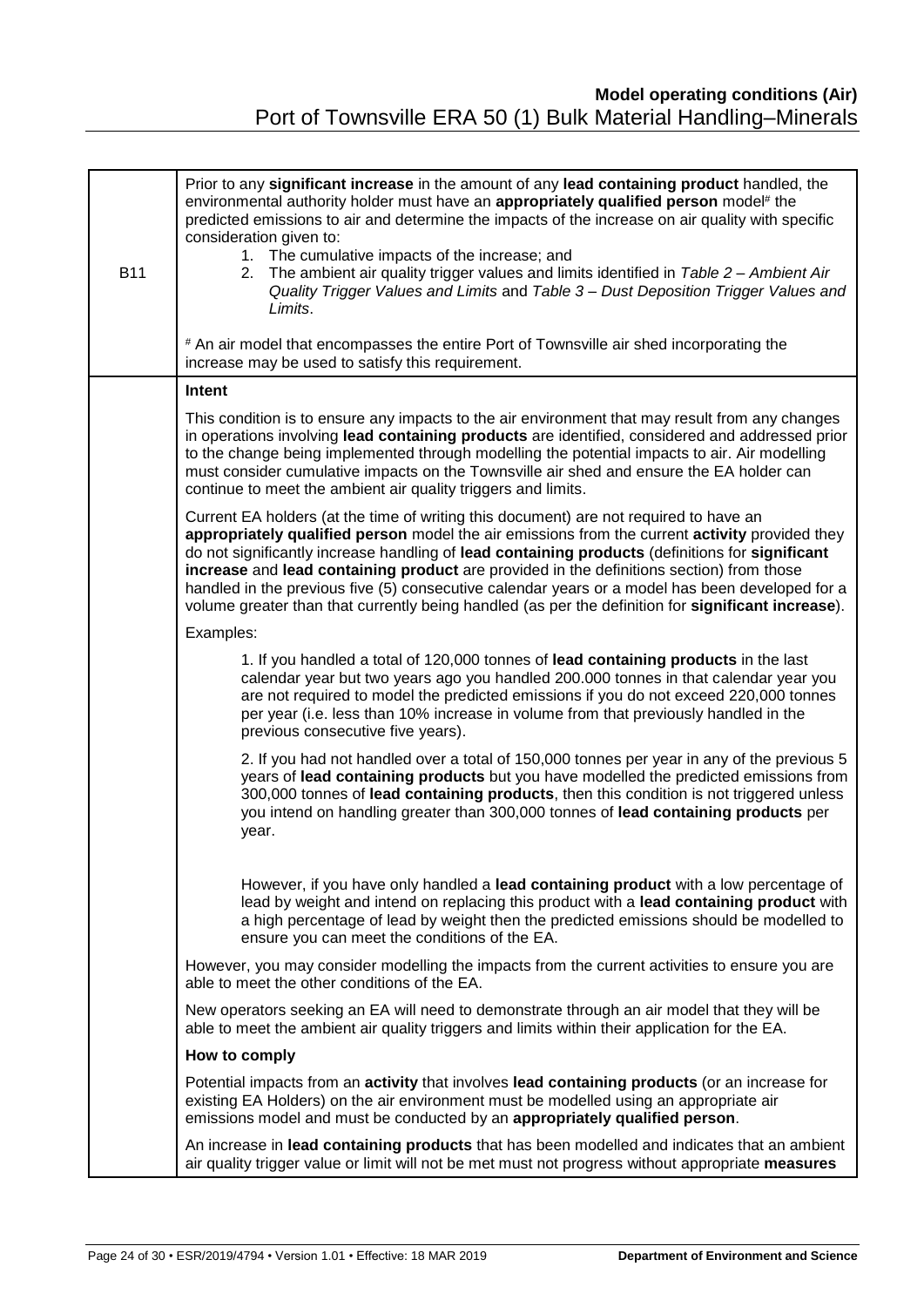|            | to ensure the triggers and limits can be met. The model should then be reviewed with these<br>measures to predict the effect the measures will have on potential emissions.                                                                                                                                                                                                                                                                                                                                                                                                                                                                                                                                                                                                                                                                                                                                                                                                                                                                                                                                                                                                                                                                                                                                                                                                                                                                                                                                                                                                                                                                |
|------------|--------------------------------------------------------------------------------------------------------------------------------------------------------------------------------------------------------------------------------------------------------------------------------------------------------------------------------------------------------------------------------------------------------------------------------------------------------------------------------------------------------------------------------------------------------------------------------------------------------------------------------------------------------------------------------------------------------------------------------------------------------------------------------------------------------------------------------------------------------------------------------------------------------------------------------------------------------------------------------------------------------------------------------------------------------------------------------------------------------------------------------------------------------------------------------------------------------------------------------------------------------------------------------------------------------------------------------------------------------------------------------------------------------------------------------------------------------------------------------------------------------------------------------------------------------------------------------------------------------------------------------------------|
|            | A model should be verified with data from monitoring conducted either from the port boundary<br>and/or the near field monitoring program.                                                                                                                                                                                                                                                                                                                                                                                                                                                                                                                                                                                                                                                                                                                                                                                                                                                                                                                                                                                                                                                                                                                                                                                                                                                                                                                                                                                                                                                                                                  |
|            | The EA holder may elect to participate in the air model for the entire Port of Townsville. This will<br>need to be arranged with the relevant Port Authority, the Port of Townsville Limited directly as<br>the administering authority does not manage a Port of Townsville model for external parties.                                                                                                                                                                                                                                                                                                                                                                                                                                                                                                                                                                                                                                                                                                                                                                                                                                                                                                                                                                                                                                                                                                                                                                                                                                                                                                                                   |
| <b>B12</b> | In the event of any monitoring showing exceedance of any trigger value* specified in Table 2 -<br>Ambient Air Quality Trigger Values and Limits or Table 3 - Dust Deposition Trigger Values and<br>Limits at or beyond the Port of Townsville boundary as depicted in Figure A - Port of Townsville<br>boundary monitoring locations the environmental authority holder must:<br>1. complete an investigation to identify the potential cause of the exceedance taking into<br>account all available monitoring data, and:<br>if the investigation shows that the exceedance is not caused or contributed to by the<br>i.<br>environmental authority holders activities then no further action is required and this must<br>be advised to the administering authority within ten (10) business days.<br>ii.<br>if the investigation shows that the exceedance is caused or contributed to by the<br>environmental authority holders activities, provide a written report to the administering<br>authority within three (3) months of the date of the monitoring results showing an<br>exceedance, outlining:<br>a) the potential for environmental harm being caused or likely to be caused by the<br>exceedance; and<br>details of the investigation carried out including a review of the measures and<br>b)<br>procedures for the control of airborne emissions; and<br>actions taken or to be taken to minimise environmental harm.<br>C)<br>*Note: Where no operations have occurred within the relevant period or operations have not<br>included mineral concentrates that contain the quality characteristic of the trigger value |
|            | exceeded then no action is required of the environmental authority holder.<br>Intent                                                                                                                                                                                                                                                                                                                                                                                                                                                                                                                                                                                                                                                                                                                                                                                                                                                                                                                                                                                                                                                                                                                                                                                                                                                                                                                                                                                                                                                                                                                                                       |
|            | This condition is to ensure an investigation is conducted when a trigger value specified in the<br>tables has been exceeded to ensure environmental values are being protected and air quality<br>limits are not exceeded. If you have not operated within the relevant monitoring period (e.g. no<br>handling of mineral concentrates or bulk materials has occurred in the preceding 24 hour period<br>prior to the 24 hour trigger being exceeded) or your operations have not involved the handling of<br>mineral concentrates that contain the quality characteristic triggered then no action is required.<br>For example, you have been loading a zinc product that does not contain any copper and the<br>copper trigger is exceeded then no action is required by you. Another example could be that you<br>have not been undertaking the <b>activity</b> for the past 36 hours and a rolling 24 hour average<br>trigger is exceeded, no action is required by you. Rolling 12 month, 3 month, and monthly<br>averages will likely require investigation by all operators unless it can be demonstrated that no<br>activities occurred in the relevant monitoring period.<br>How to comply                                                                                                                                                                                                                                                                                                                                                                                                                                        |
|            | You must conduct an investigation addressing the requirements of the condition if a trigger value                                                                                                                                                                                                                                                                                                                                                                                                                                                                                                                                                                                                                                                                                                                                                                                                                                                                                                                                                                                                                                                                                                                                                                                                                                                                                                                                                                                                                                                                                                                                          |
|            | at any of the nominated monitoring locations has been exceeded.                                                                                                                                                                                                                                                                                                                                                                                                                                                                                                                                                                                                                                                                                                                                                                                                                                                                                                                                                                                                                                                                                                                                                                                                                                                                                                                                                                                                                                                                                                                                                                            |
|            | Findings of the investigation must be documented and provided to the administering authority<br>within 3 months of the exceedance                                                                                                                                                                                                                                                                                                                                                                                                                                                                                                                                                                                                                                                                                                                                                                                                                                                                                                                                                                                                                                                                                                                                                                                                                                                                                                                                                                                                                                                                                                          |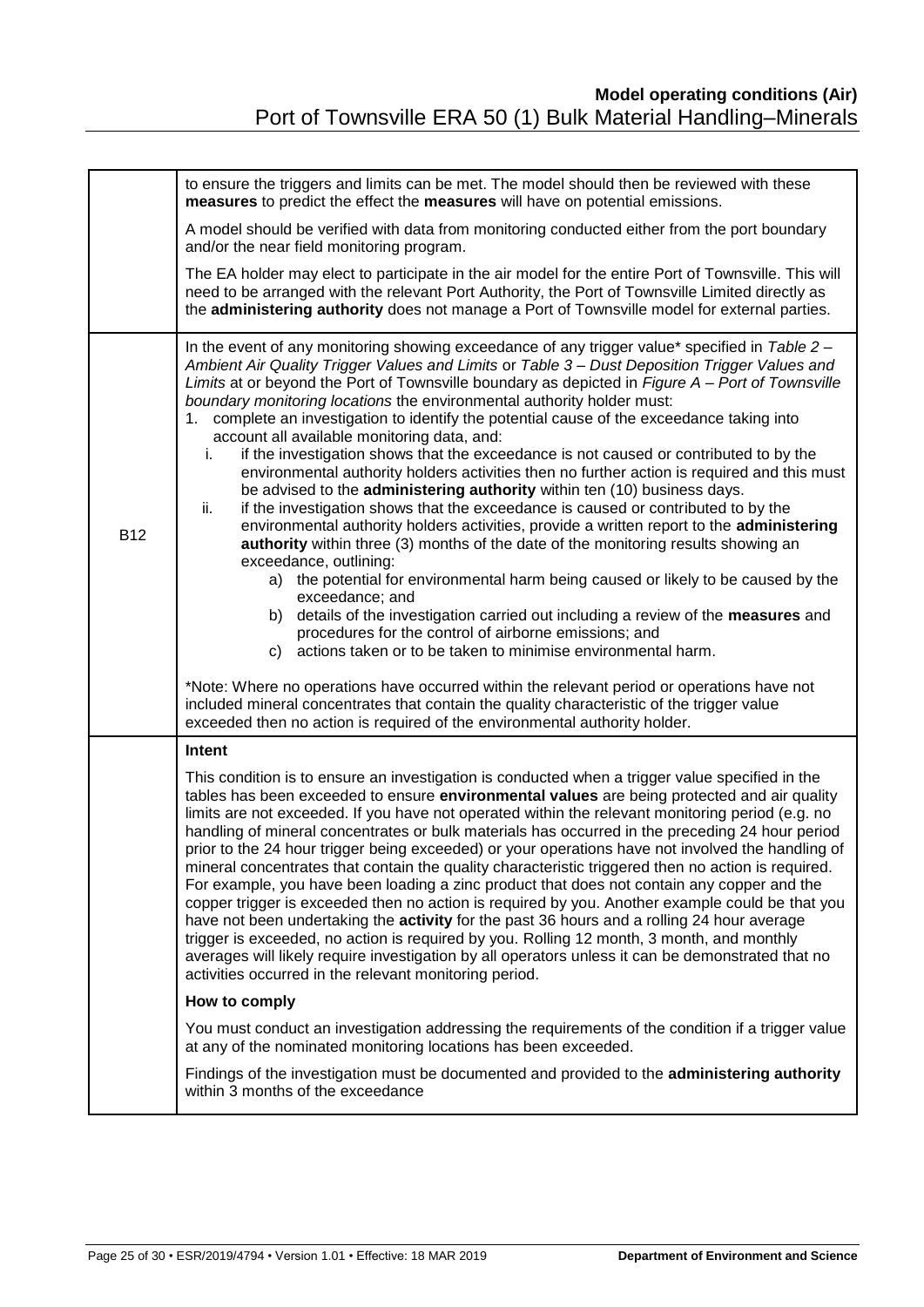|            | The environmental authority holder must develop and implement and document an ambient air<br>quality and dust deposition monitoring program* by <insert date=""> to ensure compliance with<br/>the conditions of this environmental authority.</insert>                                                                                                                                                                                                                                                                                                                                                                                                                                    |
|------------|--------------------------------------------------------------------------------------------------------------------------------------------------------------------------------------------------------------------------------------------------------------------------------------------------------------------------------------------------------------------------------------------------------------------------------------------------------------------------------------------------------------------------------------------------------------------------------------------------------------------------------------------------------------------------------------------|
| <b>B13</b> | *Note – the environmental authority holder may elect to participate in a collaborative Port of<br>Townsville monitoring program as an alternative to, or in addition to the monitoring program<br>identified above, provided the collaborative program meets the requirements of this<br>environmental authority, and copies of all records are kept by the environmental authority holder<br>of the results and findings of this program.                                                                                                                                                                                                                                                 |
|            | Intent                                                                                                                                                                                                                                                                                                                                                                                                                                                                                                                                                                                                                                                                                     |
|            | This condition is to ensure a monitoring program is implemented to ensure environmental<br>values are being protected and monitoring for compliance with conditions occurs.                                                                                                                                                                                                                                                                                                                                                                                                                                                                                                                |
|            | The condition affords you the option to participate in the monitoring program that is managed by<br>the Port Authority, Port of Townsville Limited. Your participation in this program must be<br>organised directly with the Port Authority.                                                                                                                                                                                                                                                                                                                                                                                                                                              |
|            | How to comply                                                                                                                                                                                                                                                                                                                                                                                                                                                                                                                                                                                                                                                                              |
|            | You must develop a monitoring program, or participate in the collaborative Port of Townsville<br>program, for monitoring ambient air quality and dust deposition. It is your responsibility to ensure<br>that the monitoring program aligns with the conditions of your EA for the monitoring parameters,<br>locations, and frequency. The program should be developed by, or in consultation with an<br>appropriately qualified person. The program must be documented and you must ensure the<br>program is implemented. You must keep records of the results and findings of the monitoring<br>program regardless of if you participate in the collaborative monitoring program or not. |
|            | By <insert date=""> the environmental authority holder must develop, document, implement,<br/>and comply with an operational (near field) air quality monitoring program for all activities<br/>involving the loading or unloading of ships with bulk mineral concentrates. This program must<br/>as a minimum:</insert>                                                                                                                                                                                                                                                                                                                                                                   |
| <b>B14</b> | Be developed by an appropriately qualified person; and<br>1.<br>Identify and include sufficient monitoring locations that provide results<br>2.<br>representative of the emissions; and<br>Include operational trigger levels and appropriate corrective management<br>3.<br>response actions to minimise the release of contaminants; and<br>Include the use of continuous, real time air quality monitoring; and<br>4.<br>Maximise data and monitoring equipment availability; and<br>5.<br>Be utilised as part of any investigation undertaken pursuant to condition B12<br>6.                                                                                                          |
|            | Intent                                                                                                                                                                                                                                                                                                                                                                                                                                                                                                                                                                                                                                                                                     |
|            | This condition is to ensure a near field monitoring program is implemented to ensure you are<br>monitoring your activities and the contribution that your activities are making to the trigger values<br>and air quality limits at or beyond the boundary of the Port of Townsville.                                                                                                                                                                                                                                                                                                                                                                                                       |
|            | How to comply                                                                                                                                                                                                                                                                                                                                                                                                                                                                                                                                                                                                                                                                              |
|            | By the required date, you must arrange for an appropriately qualified person to develop a<br>near field monitoring program for activities involving mineral concentrates. The program must<br>address the requirements of this condition. The program must be documented and implemented<br>and you must comply with the program. The documented program should also include<br>monitoring of performance of the program and equipment. Processes for regular review and<br>revision of the documentation to ensure they are kept up to date should also be considered.                                                                                                                    |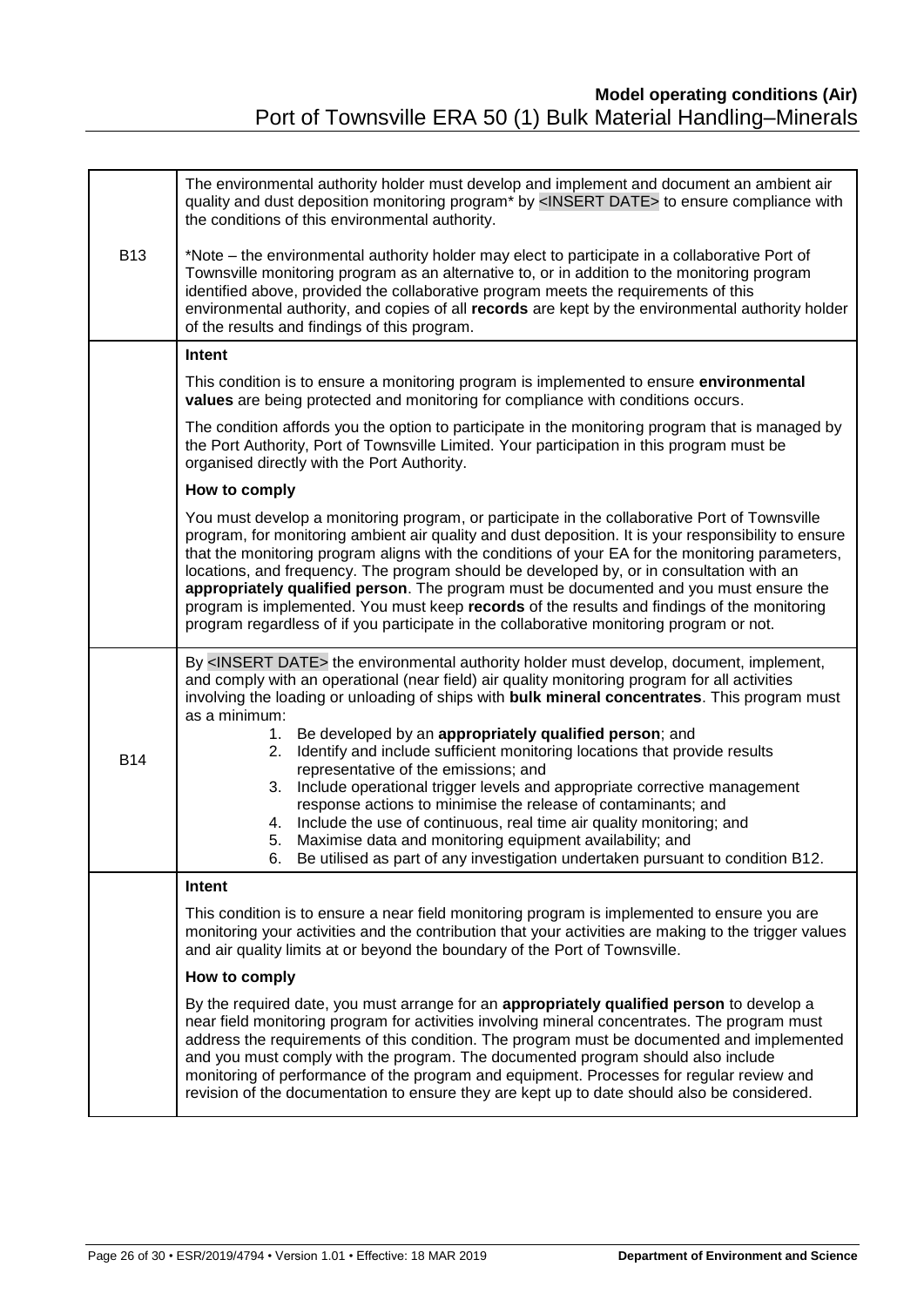| <b>B15</b> | The environmental authority holder must make air monitoring data as required in Table 2 -<br>Ambient Air Quality Trigger Values and Limits and Table 3 - Dust Deposition Trigger Values and<br>Limits of this environmental authority publically available in a prominent position on the company<br>website or a suitable third parties website, within 14 days of obtaining the data.<br>Note: Monitoring data that has not been validated following commissioning of monitoring<br>equipment required for compliance with condition B8 is not subject to this condition for 30<br>calendar days or until validated whichever is the sooner. |
|------------|------------------------------------------------------------------------------------------------------------------------------------------------------------------------------------------------------------------------------------------------------------------------------------------------------------------------------------------------------------------------------------------------------------------------------------------------------------------------------------------------------------------------------------------------------------------------------------------------------------------------------------------------|
|            | Intent                                                                                                                                                                                                                                                                                                                                                                                                                                                                                                                                                                                                                                         |
|            | This condition ensures that the public is able to inform themselves of the air quality and<br>emissions from the mineral concentrate handling activities in the Port of Townville. The 14 day<br>period is to provide a time period for you to validate the data prior to public display. Invalidated<br>data should not be displayed. Data that cannot be validated during these periods is expected to<br>be accounted for in the data availability factor in the footnotes of Table 2.                                                                                                                                                      |
|            | The suitable third party website is to afford you the option to display the data on a suitable third<br>party website, for example the Port Authority.                                                                                                                                                                                                                                                                                                                                                                                                                                                                                         |
|            | A minimum of two (2) years data should be publically displayed on the website. Rolling averages<br>must be maintained and presented appropriately on the website.                                                                                                                                                                                                                                                                                                                                                                                                                                                                              |
|            | How to comply                                                                                                                                                                                                                                                                                                                                                                                                                                                                                                                                                                                                                                  |
|            | You must ensure that all air monitoring data required by table 2 is displayed on your company<br>website. A suitable, alternative third parties website may be used. A suitable third party website<br>could be the Port of Townsville Limited's website. This would need to be organised with the Port<br>of Townsville Limited or the relevant other suitable third party directly.                                                                                                                                                                                                                                                          |
|            | Monitoring data that has not been validated following the commissioning phase of new or<br>replacement monitoring equipment and associated equipment and software to enable to<br>monitoring of the quality characteristics referenced in the tables is not required to be publically<br>displayed until data has been validated.                                                                                                                                                                                                                                                                                                              |
|            | Publically available historical representation of the air monitoring data should be made available<br>for a minimum of two years; however, records must be kept for five years in line with the record<br>keeping requirements of condition A4. Data is only expected to be displayed for the relevant<br>measurement periods. For example, 24 hour averages are displayed as the average over the 24<br>hour period not minute intervals of instantaneous data that makes up a 24 hour average.                                                                                                                                               |
| <b>B16</b> | The environmental authority holder must ensure all continuous air monitoring data as required in<br>Table 2 - Ambient Air Quality Trigger Values and Limits of this environmental authority is<br>electronically available to the administering authority on a daily basis.                                                                                                                                                                                                                                                                                                                                                                    |
|            | Intent                                                                                                                                                                                                                                                                                                                                                                                                                                                                                                                                                                                                                                         |
|            | This condition ensures that all monitoring data obtained from continuous monitoring equipment<br>required by Table 2 is available to the administering authority in an electronic format on a daily<br>basis in the event the administering authority requests the data in accordance with condition<br>A4.                                                                                                                                                                                                                                                                                                                                    |
|            | How to comply                                                                                                                                                                                                                                                                                                                                                                                                                                                                                                                                                                                                                                  |
|            | You must ensure that all continuous monitoring data required by table 2 is recorded and records<br>are kept in an electronic format on a daily basis and available to the administering authority on<br>request.                                                                                                                                                                                                                                                                                                                                                                                                                               |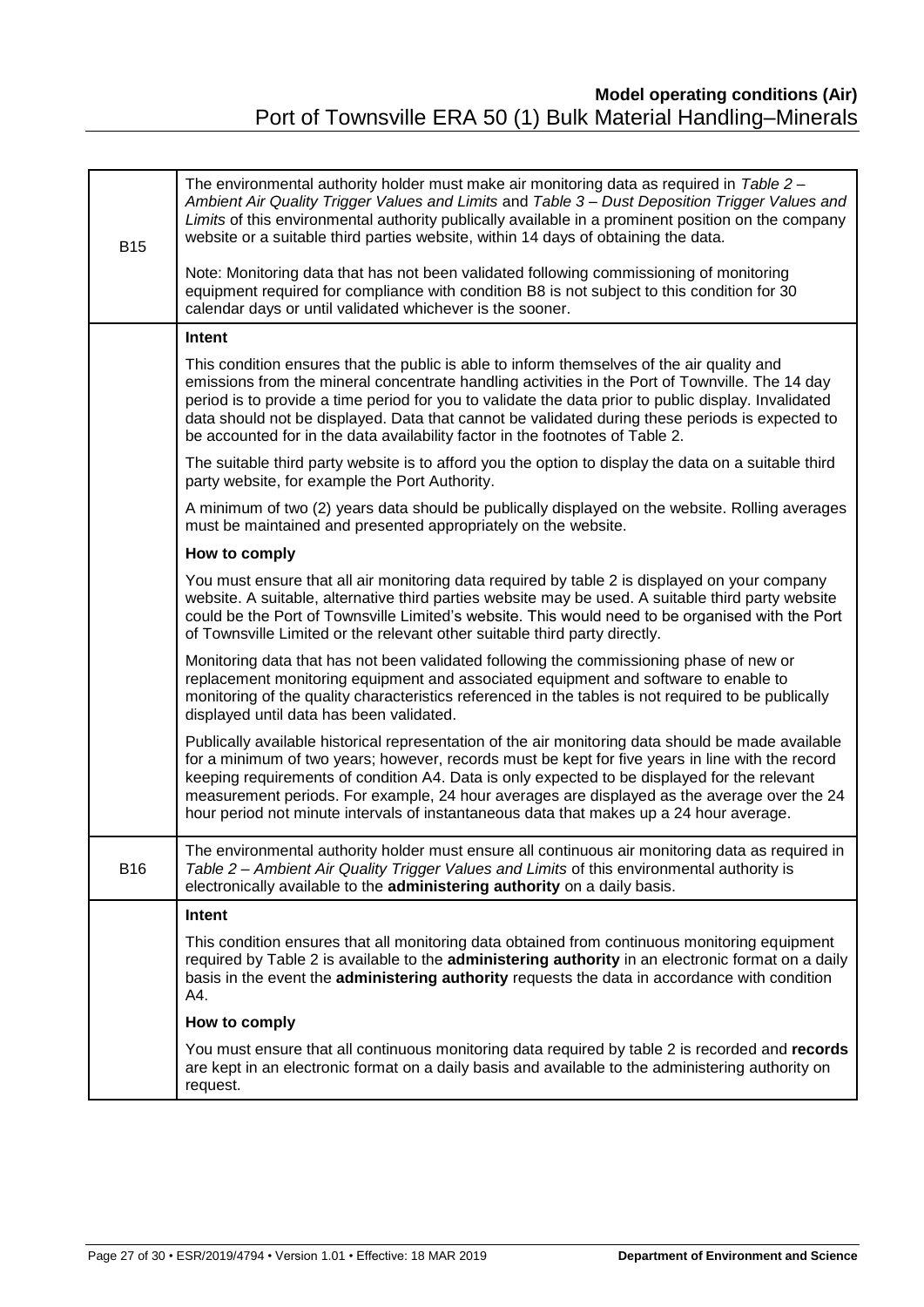# <span id="page-27-0"></span>**6 Definitions**

Note that where a term is not defined, the definition in the *Environmental Protection Act 1994*, its regulations or environmental protection policies must be used. If a word remains undefined it has its ordinary meaning.

**activity** means the environmentally relevant activities, whether resource activities or prescribed activities, to which the environmental authority relates.

**administering authority** means the Department of Environment and Science or its successors or predecessors.

**appropriately qualified person** means a person who has professional qualifications, training, skills or experience relevant to the nominated subject matter and can give authoritative assessment, advice and analysis on performance relating to the subject matter using the relevant protocols, standards, methods or literature.

**Bulk mineral concentrate** means unpackaged and loose mineral concentrates.

**calendar year average** means the average over a period of 12 months beginning on 1 January.

**lead concentrate** means any mineral concentrate product where the composition of the product includes greater than 21% by weight of lead.

**lead containing products** means any **bulk mineral concentrate** product that contains lead at 1% by weight or greater.

**measures** means the broadest interpretation and includes plant, equipment, physical objects, monitoring, procedures, actions, directions and competencies.

**new mineral product or bulk material** means any mineral product or bulk material not previously handled by the environmental authority holder in the previous 12 months. Does not include the same product or material from a different mine or supplier.

**records** include breach notifications, written procedures, analysis results, monitoring reports, monitoring results, monitoring data, and monitoring programs required under a condition of this authority.

**rolling 12 month average based on one month averages** means the average of the previous 12 months for each month of the year.

**rolling three month average based on one month averages** means the average of the previous 3 months for each month of the year.

**rolling 24 hour average based on one hour averages** means the average of the previous 24 hours for each hour of the day.

**sensitive place** includes the following and includes a place within the curtilage of such a place reasonably used by persons at that place:

- 1. a dwelling, residential allotment, mobile home or caravan park, residential marina or other residential premises; or
- 2. a motel, hotel or hostel; or
- 3. a kindergarten, school, university or other educational institution; or
- 4. a medical centre or hospital; or
- 5. a protected area under the *Nature Conservation Act 1992*, the *Marine Parks Act 2004* or a World Heritage Area; or
- 6. a public thoroughfare, park or garden; or
- 7. for noise, a place defined as a sensitive receptor for the purposes of the Environmental Protection (Noise) Policy 2019.

#### **significant increase** means:

- a) an increase of greater than 10% in volume of any product, other than **lead containing products**, from that handled per year in any of the previous 5 consecutive calendar years; or
- b) an increase in the volume of **lead containing products** to that previously modelled; or
- c) an increase of greater than 10% in total volume of **lead containing product** handled per year in any of the previous 5 consecutive calendar years.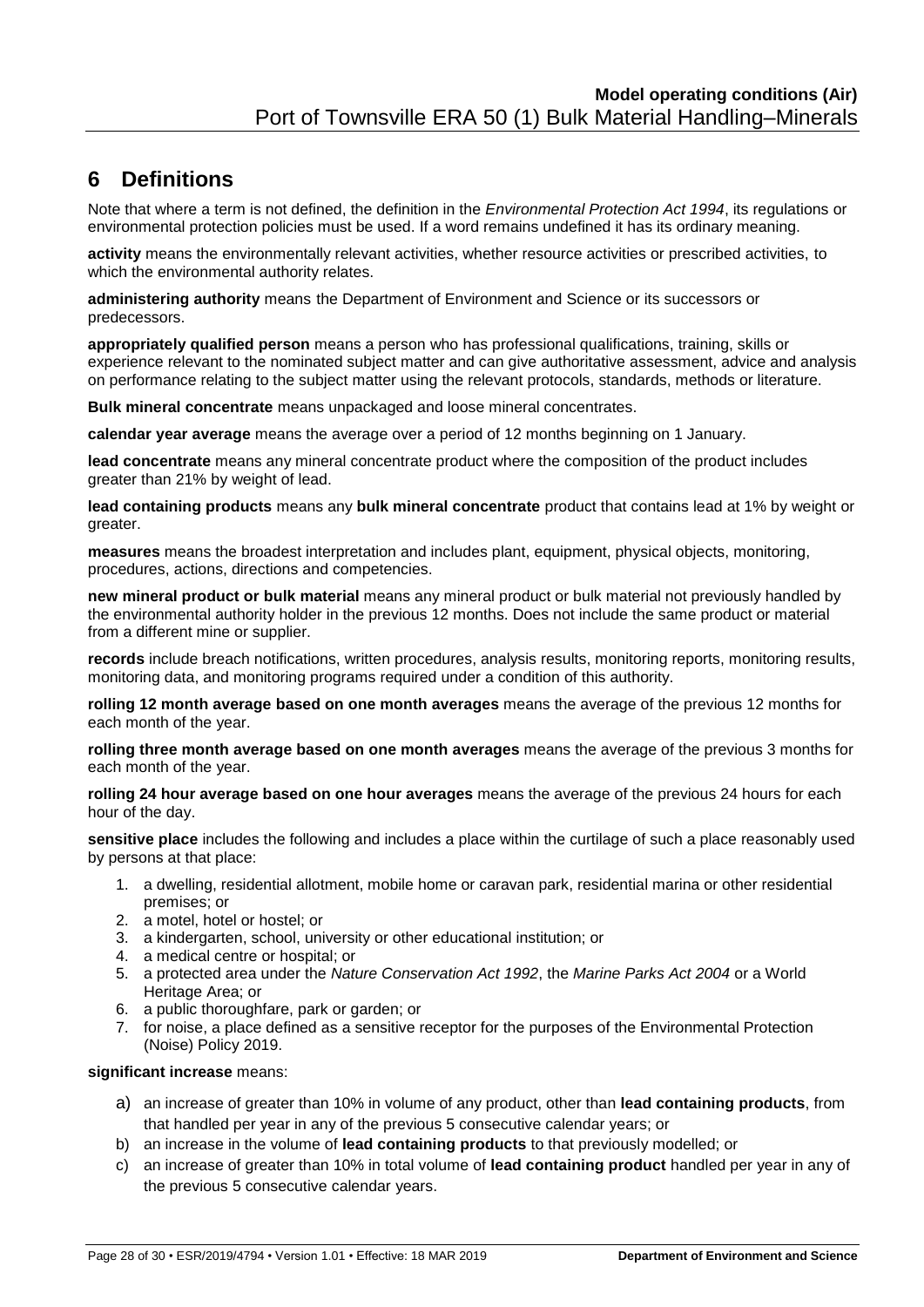**Transportable Moisture Limit (TML)** means the maximum moisture content of a cargo that is considered safe for transportation in ships to manage liquefaction risk and cargo instability.

**You** means the holder of the environmental authority.